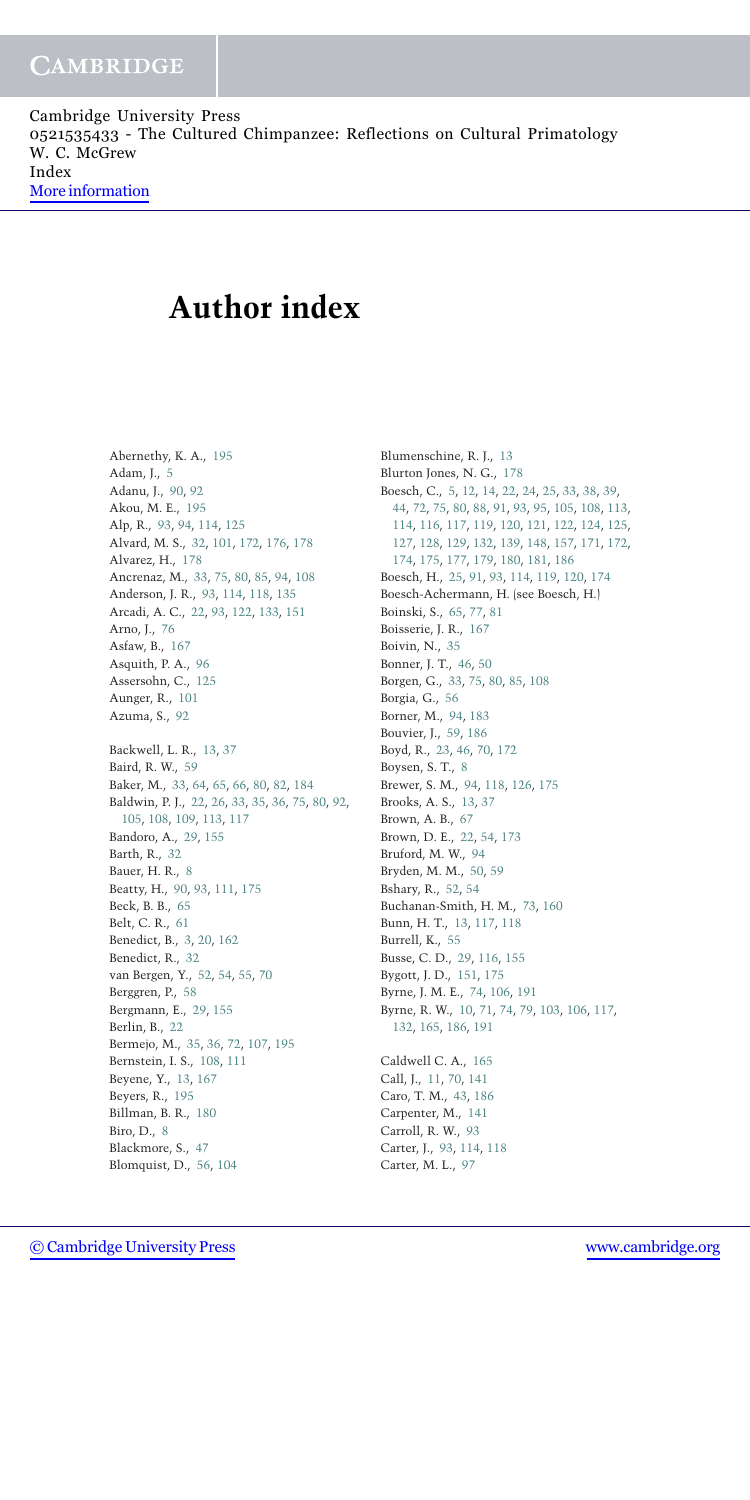Cambridge University Press 0521535433 - The Cultured Chimpanzee: Reflections on Cultural Primatology W. C. McGrew Index [More information](http://www.cambridge.org/0521535433)

#### author index 225

Cato, D. H., 50, 59 Cavalli-Sforza, L. L., 42, 165, 187 Chagnon, N. A., 177 Chakaraborty, R., 5, 6 Chapman, C. A., 93 Charnov, E. L., 178 Chevalier-Skolnikoff, S., 65 Clark, J. D., 13, 167 Clarke, M. R., 67 Clayton, N. S., 56 Conner, R. C., 58 Corp, N., 103, 106, 117, 191 Cronk, L., 4 Crozier, R. H., 56 Daigle, R. M., 67 Dawkins, R., 47 Deecke, U. B., 57 Defluer, A., 167 Dennett, D. C., 50 Devos, C., 93 Diamond, J., 56, 60 Diezinger, F., 135 Disotell, T. R., 5 Dunbar, R. I. M., 134 Durham, W., 48, 172 Dvorak, M., 56 Eibl-Eibesfeldt, I., 10, 34, 177 Emery, N. J., 56 Ensminger, A. L., 192 d'Errico, F., 13, 37 Fabian, M. E., 61 Fay, J. M., 93 Fedigan, L., 64, 65, 66, 80, 82, 184 Feistner, A. C., 96 Feldman, M. W., 50, 171 Fernandes, M. E. B., 65, 77 Fernandez, M., 90, 92, 93, 127 Fessl, B., 56, 104 Fiorito, G., 50, 53, 60 Fisher, J., 60 Foley, R. A., 7, 12, 13 Ford, C. S., 86 Ford, J. K. B., 57 Forstner, M. R. J., 5 Fossey, D., 73 Fowler, A., 5, 90, 92 Fox, E. A., 75

Fragaszy, D. M., 64, 163, 184 Freeberg, T. M., 55 Fricke, H., 52, 54 Fruth, B., 5, 33, 72, 73, 76, 80, 84, 95, 108, 121, 127 Fuentes, A., 34 Fughimi, T., 119 Furuichi, T., 93 Galdikas, B. M. F., 33, 75, 80, 85, 108 Galef, B. G., 39, 40, 42, 70, 181 Gallup, G. G., 28 Garufi, G., 180 Gatti, S., 93 Gerald, N., 37 Gilbert, H., 167 Gonder, M. K., 5 Goodall, J., 5, 6, 14, 18, 22, 23, 25, 29, 33, 35, 39, 72, 73, 75, 80, 88, 89, 90, 92, 95, 96, 104, 108, 111, 113, 114, 116, 117, 120, 121, 122, 123, 124, 125, 128, 129, 132, 137, 139, 143, 144, 148, 149, 151, 155, 157, 158, 160, 165, 173, 177, 179, 188 Goren-Inbar, N., 13, 37 Goossens, B., 94 Gotoh, S., 67 Gray, R. D., 56 Green, S., 55 Greenhood, W. F., 188 Griffiths, O., 67 Gros-Louis, J., 33, 64, 65, 66, 80, 82, 132, 133, 184 Guenther, M. M., 119 Guinet, C., 44, 59, 186 Gwinner, E., 184 Haag, R., 171 Hagel, G., 194 Hall, K. R. L., 57, 60 Hallberg, K. I., 8 Ham, R., 41, 71, 127, 165 Hamai, M., 151, 153 Hamilton, W. D., 16 Hannah, A. C., 23, 91, 94 Hansell, M. H., 107, 110 Harding, R. S. O., 93 Harris, M., 33, 101 Hart, H., 33, 50 Hart, W. K., 13, 167 Hasegawa, T., 27, 116, 132, 158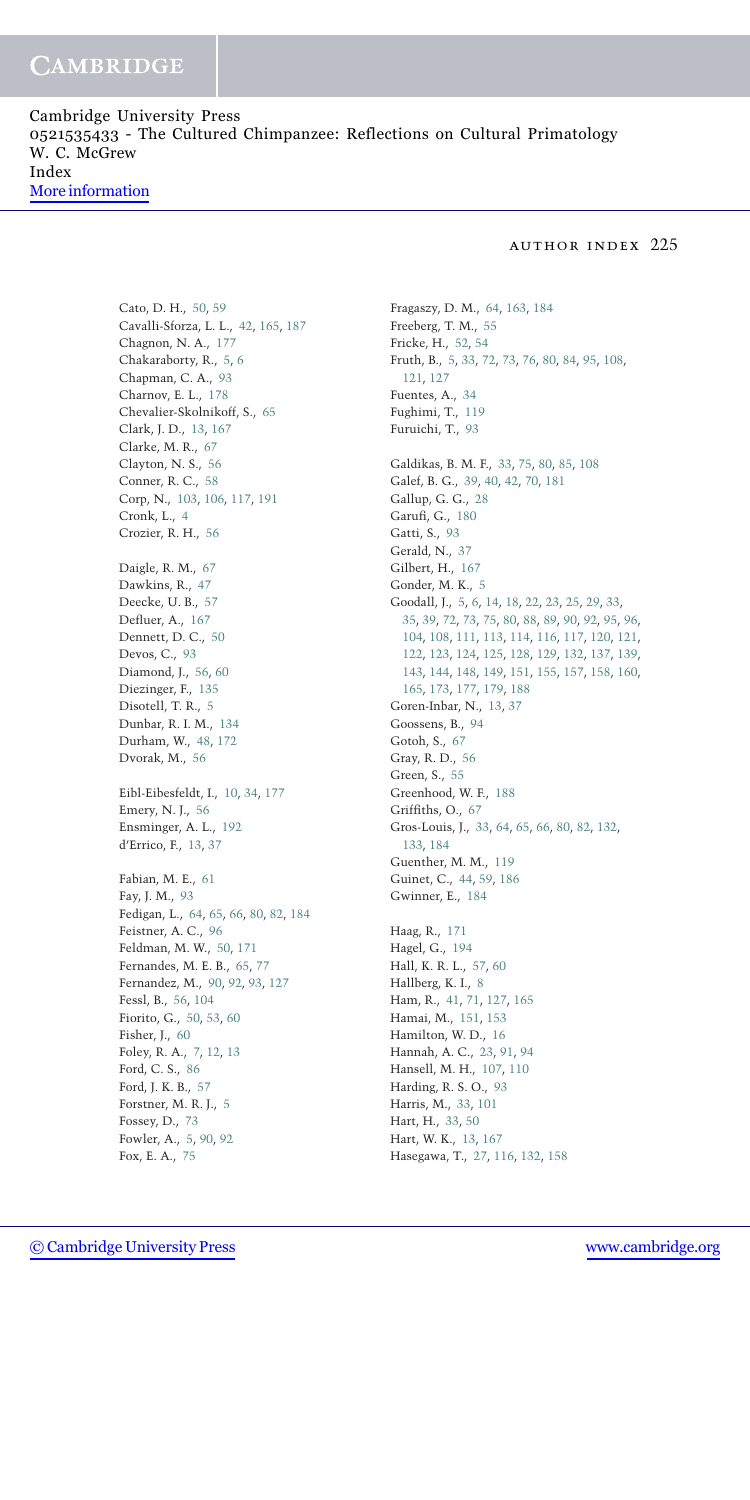### 226 AUTHOR INDEX

Hashimoto, C., 93 Hauser, M. D., 43, 97, 186 Hawkes, K., 178 Hayakawa, S., 92, 127 Hayaki, H., 27, 116, 158 Hayes, C., 28 Hayes, K. J., 28 de Heinzelin, J., 13, 167 Helfman, G. S., 55 Hewlett, B., 42, 165, 187 Hill, D. A., 69 Hill, K., 176, 178 Hinde, R. A., 60, 131 Hiraiwa, M., 113 Hirata, S., 23, 80, 123, 124, 125, 147 Hladik, C. M., 92, 94 Hobbett, L., 132 Hockett, C. F., 17, 164 Hohmann, G., 72, 73, 76, 80, 84, 95, 108, 121 Holzhaus, E., 38, 93 Hoppitt, W., 39, 51, 52, 53, 54, 55, 63, 70, 83, 84, 181, 182 Horner, V. J., 42, 164, 165, 182, 186 Hosaka, K., 153 Hudson, A. E., 86 Huffman, M. A., 69, 70, 123, 124 Humle, T., 25, 110, 114, 119 Humphries, S., 56 Hunkeler, P., 93 Hunt, G. R., 56 Hunt, K. D., 7, 93, 120 Hurley, K. L., 133 Hutchens, P. M., 67 Ihobe, H., 73 Illera, G., 35, 36, 72, 107 Ingmanson, E. J., 72 Ingold, T., 32, 87, 99, 104 Inou-Nakamura, N., 71 Isaac, G. L., 38, 163 Isabirye-Basuta, G., 93 Itani, J., 3, 92, 93 Itoigawa, N., 54, 69 Jack, K., 64, 65, 66, 80, 82, 184 Jamart, A., 94 Janik, V. M., 58, 59 Jenner, K. C. S., 50, 59 Jenner, M. N., 50, 59

Jin, L., 5, 6 Jolly, A., 172 Jones, C., 92, 93 Joulian, F., 33, 37, 105, 119, 127, 181 Kano, T., 73, 160 Kaplan, M., 57, 178 Karamagi, J., 125 Kato, E., 54, 69 Katoh, S., 167 Kawai, M., 23, 68, 69, 80, 147 Kawamoto, Y., 67 Kawamura, S., 3, 23, 68 Kawanaka, K., 151, 157 Kay, P., 22 Kennedy, R., 86 Kerbis Peterhans, J. C., 97 Kessler, M. J., 67 King, A. P., 3, 55 Kislev, M., 13, 37 Kiwede, Z. T., 125 Klein, H., 117 Kluckhohn, C., 162 Knott, C. D., 33, 75, 76, 80, 85, 106, 108 Köhler, W., 17 Kojima, Y., 54, 69 Koman, J., 92, 114, 118, 119, 173 Kondo, M., 67 Kortlandt, A., 38, 90, 92, 93, 182 Krainitzki, H., 13 Krings, M., 13 Kroeber, A. L, 17, 18, 50, 81, 82, 162, 184 Kruger, A. C., 23, 39, 79, 172 Kummer, H., 45, 66 Kuper, A., 31, 32 Kuroda, S., 93 Kusmierski, R., 56 Kuznar, L. A., 149 Ladygina-Köhts, N. N., 111 Lahr, M. M., 12 Laland, K. N., 17, 39, 50, 51, 52, 53, 54, 55, 63, 70, 83, 84, 171, 181, 182 Lambert, P. M., 180 Lancaster, J. B., ix Lanjouw, A., 93, 120 Lanting, F., 96 van Lawick-Goodall, J. (*see* Goodall, J.)

Lee, D. R., 97 Leighton, M., 194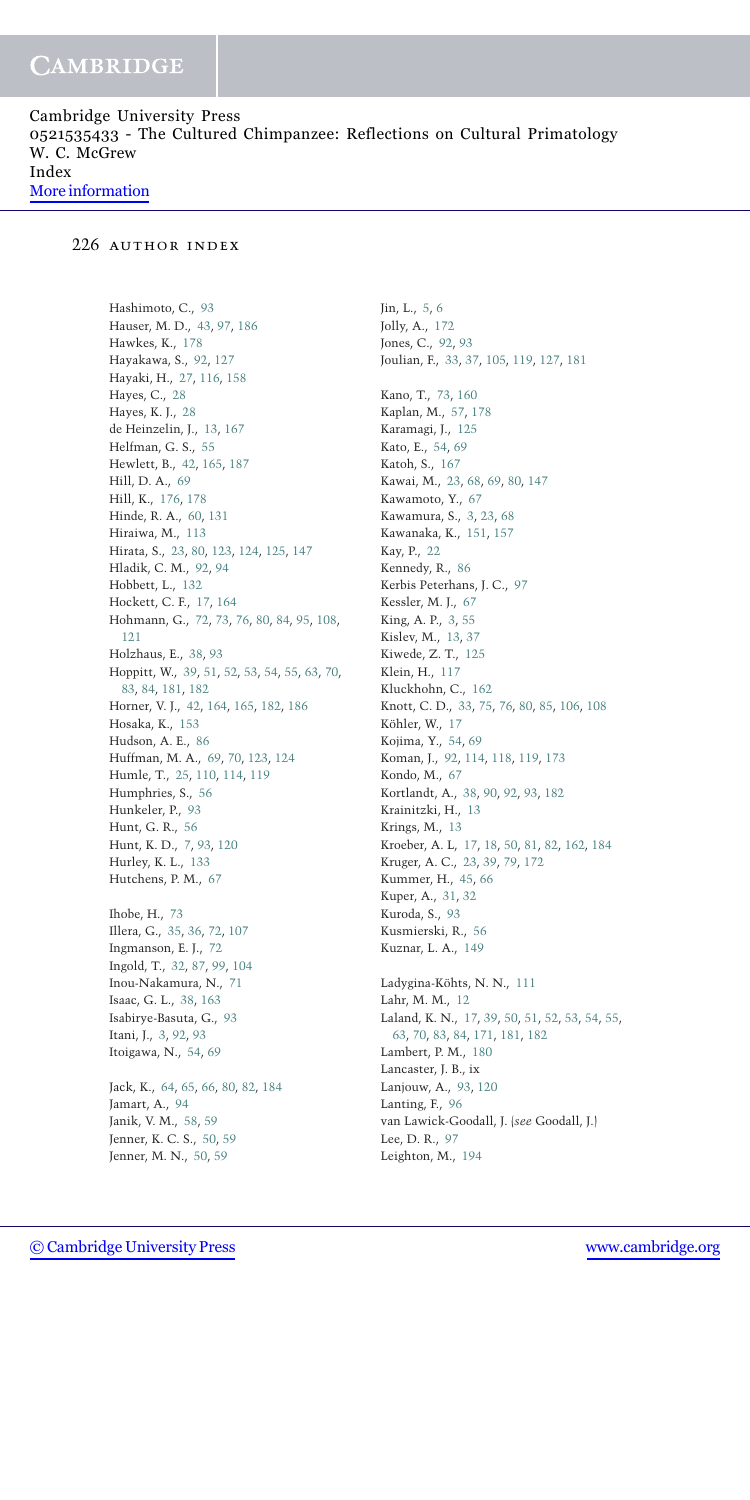Cambridge University Press 0521535433 - The Cultured Chimpanzee: Reflections on Cultural Primatology W. C. McGrew Index [More information](http://www.cambridge.org/0521535433)

#### author index 227

Leonard, B. L., 180 Lethmate, J., 75 Levrero, F., 93 Lindbergh, J., 61 Lindbergh, S., 61 Linden, E., 51, 53, 121 Litchfield, C. A., 42, 165, 182, 186 Logan, M. L., 188 Lorenz, K., 177 Ludwig, K. R., 167 Lumsden, C. J., 172 Lyon, B. E., 8 Macedonia, T. M., 133 MacKinnon, K. C., 33, 64, 65, 66, 80, 82, 184 Madden, J. R., 56 Maestripieri, D., 186 Mann, J., 58 Manson, J. H., 64, 65, 66, 67, 80, 82, 83, 155, 184 Maples, M. K., 188 Maples, W. R., 67, 188 Marahishi, T., 69 Marchant, L. F., 26, 28, 36, 38, 75, 76, 77, 80, 105, 116, 117, 125, 135, 136, 139, 141, 175, 180, 192 Marchesi, N., 5, 33, 127 Marchesi, P., 5, 33, 127 Marlar, R. A., 180 Marler, J. E., 180 Marler, P., 55, 132 Marlett, J. A., 117, 118 Marshall, A. J., 133, 194 Marshall-Pescini, S., 42, 164, 165, 182, 186 Matama, H., 29, 155 Matsubayashi, K., 67 Matsuzawa, T., 3, 8, 18, 25, 30, 45, 63, 68, 69, 80, 92, 93, 95, 99, 110, 114, 119, 120, 125, 127, 129, 175, 182 Maughan, J. E., 110 McGrew, W. C., ix, 3, 14, 15, 17, 18, 22, 23, 25, 31, 33, 34, 35, 36, 37, 38, 39, 43, 44, 48, 56, 63, 64, 66, 67, 69, 72, 73, 74, 75, 76, 77, 80, 81, 82, 87, 88, 91, 92, 93, 94, 95, 102 105, 106, 107, 108, 109, 111, 113, 114, 115, 116, 117, 120, 121, 122, 124, 125, 126, 127, 128, 129, 132, 136, 137, 139, 141, 145, 148, 159, 160, 162, 169, 172, 174, 175, 177, 179, 180, 192, 195

McVay, S., 59 Melamed, Y., 13, 37 Melnick, D. J., 5 Meltke-Hofmann, C., 184 Menegheti, J. O., 61 Menzel, E. W., 50, 118, 172 Mercader, J., 12, 14, 24, 38, 105, 180, 181 Merfield, F. G., 92, 111 Merrill, M., 33, 75, 80, 85, 108 Midgett, P. S., 172, 174 Milano, R., 61 Miller, H., 92, 111 Mitani, J. C., 93, 116, 132, 133, 135, 137, 151, 154 Moore, J. J., 5, 6, 37, 92 Morales, J., 5 Morgan, D., 92 Morgan, L. H., 32, 50 Mori, A., 23, 69 Morin, P. A., 5, 6 Morris, D., 26 Morris, K., 143 Morrow, D. O., 86 Mpongo, E., 29, 155 Mugurusi, F., 22, 122 Mulder, M. B., 176 Muller, M. N., 27, 97, 155 Mundinger, P. C., 55 Murdoch, M. S., 133 Murdock, G. P., 86, 88 Murray, S. S., 117, 118 Muruhashi, T., 90, 93, 95 Mwanza, N., 90, 93, 95 Myowa, M., 125 Nagell, K., 141 Nakamichi, M., 54, 69 Nakamura, M., 18, 29, 66, 73, 125, 135, 136, 139, 141, 153, 160, 175 Nishida, T., v, 14, 22, 25, 27, 33, 39, 72, 73, 75, 80, 88, 93, 95, 108, 113, 114, 116, 120, 121, 122, 123, 124, 125, 128, 129, 132, 135, 136, 137, 139, 148, 151, 153, 157, 158, 160, 174, 175, 177, 179, 194 Nishihara, T., 93 Nishimura, A., 3 Nissen, H. W., 91, 93, 107 Noad, M. G., 50, 59 Norton-Griffiths, M., 1 Nozawa, K., 67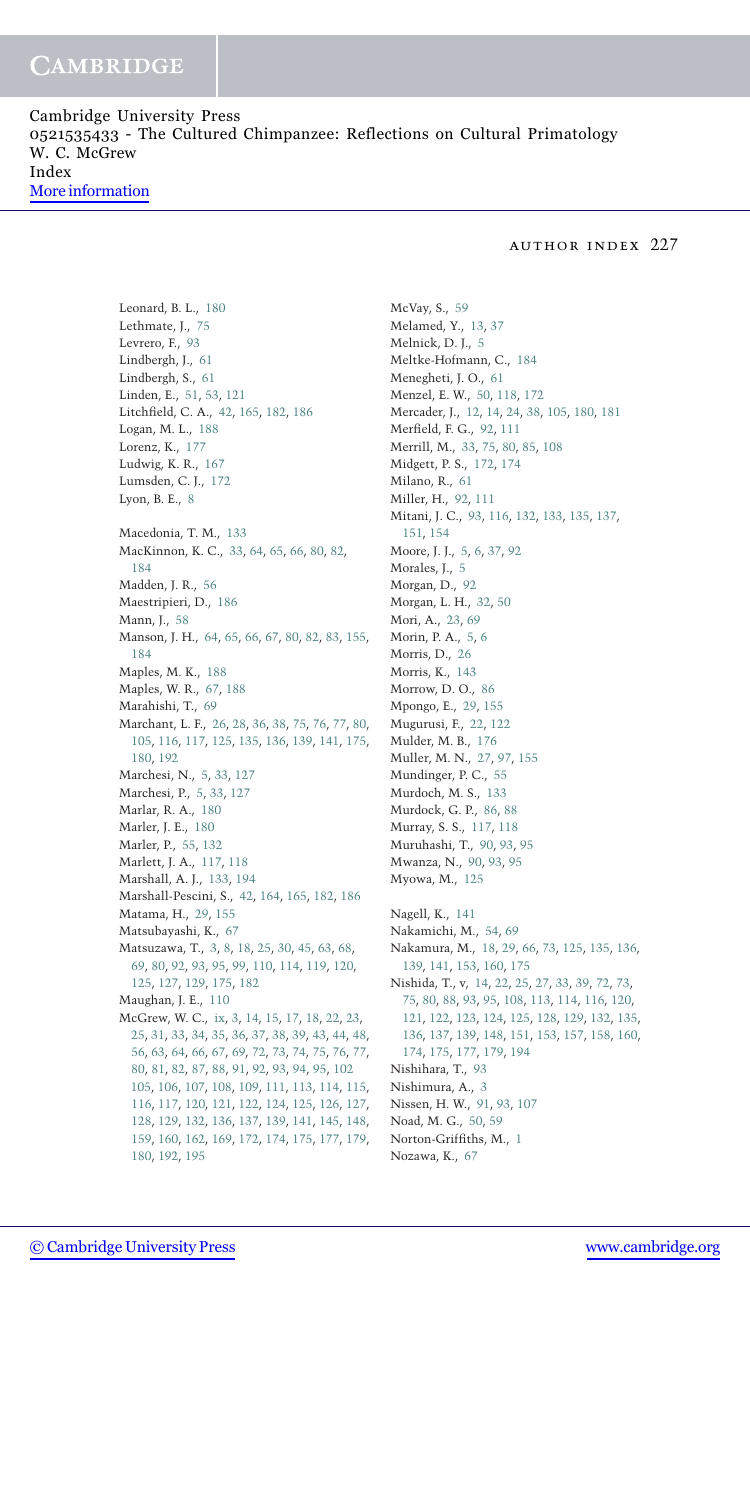### 228 author index

Oates, J. F., 5 O'Connell, J. F., 178 Odling-Smee, J., 50, 171 Oko, R. A., 93 Olguin, R., 141 O'Malley, R. C., 75, 106 Oslisly, R., 37 Oswalt, W. H., 103, 104, 105, 126 Oxford, P., 65 Pääbo, S., 13 Panger, M. A., 12, 13, 14, 24, 33, 37, 38, 64, 65, 66, 80, 82, 105, 180, 181, 184 Panzer, A., 33, 50 Paredes, J., 94 Parnell, R. J., 73, 160 Payne, R., 59 Perry, S., 22, 33, 64, 65, 66, 67, 80, 82, 83, 184 Phillips, K. A., 65 Pickering, T. R., 13, 38, 117, 118 Pierce, A., 29, 155 Power, M., 97 Plummer, T., 13, 36 Premack, A. J., 39, 50, 186 Premack, D., 39, 50, 186 Price, D. H., 86, 88 Provost, C., 88 Pruetz, J. D., 26, 75, 76, 80, 92, 105, 117, 192 Pryor, K. W., 61, 171 Pyle, K., 64, 65, 66, 80, 82, 184 Qirko, H. N., 188 Quatrone, R. P., 65, 81 Queller, D. C., 50 Ramadhari, N., 151 Ramsey, J. K., 175 Ratner, H. H., 23, 39, 79, 172 Rawlings, R. G., 67 Read, A. J., 58 Reader, S. M., 17 Relethford, J. H., 129 Rendell, L., 33, 58, 59, 60, 61, 88 Renne, P. R., 13, 167 Reynolds, V., 14, 22, 25, 33, 39, 72, 75, 80, 88, 92, 95, 108, 113, 114, 116, 120, 121, 122, 124, 125, 128, 129, 132, 139, 148, 177, 179

Reznikova, Z., 50, 53, 60 Richards, A. F., 58 Richerson, P. J., 23, 46, 70, 172 Richmond, B. G., 13, 37 Riss, D. C., 29, 155 Robbins, M. M., 74 Robert, D., 22, 122 Rodseth, L., 32 Rogers, M. E., 93 Rose, L. M., 33, 64, 65, 66, 80, 82, 184 Rumbaugh, D. M., 37, 180 Russon, A. B., 165, 186 Ruxton, G. D., 56 Sabater Pi, J., 22, 36, 72, 92, 93, 107, 109 Sakura, O., 119 Sanz, C., 92 Savage, T. S., 92, 111 Savage-Rumbaugh, E. S., 21, 37, 180 van Schaik, C. P., 33, 75, 76, 77, 80, 81, 83, 84, 85, 106, 108, 151 Schaller, G. B., 57, 60 Schick, K. A., 37, 106, 180 Schiefenhövel, W., 152 Schilling, M. R., 61 Schmitz, R. W., 13 Schoeninger, M. S., 117, 118 Schultz, E. T., 55 Scott, S. E., 26, 75, 80, 105, 117, 139, 141 Scotto, P., 50, 53, 60 Seifu, M., 124 Selvaggio, M. M., 13 Sept, J. M., 13, 37, 91, 92, 181 Seres, M., 44, 66, 99, 139 Sevcik, R. A., 37, 180 Sharman, M. J., 134 Sharon, G., 13, 37 Shimada, M., 89, 92, 127 Shweder, R. A., 32 Sidky, H., 149 Simmons, L. W., 86 Simöes-Lopes, P. C., 61 Singleton, I., 33, 75, 80, 85, 108 Sitompul, A. F., 75 Slater, P. J. B., 3, 55, 57, 59 Smith, E. A., 176 Smolker, R. A., 58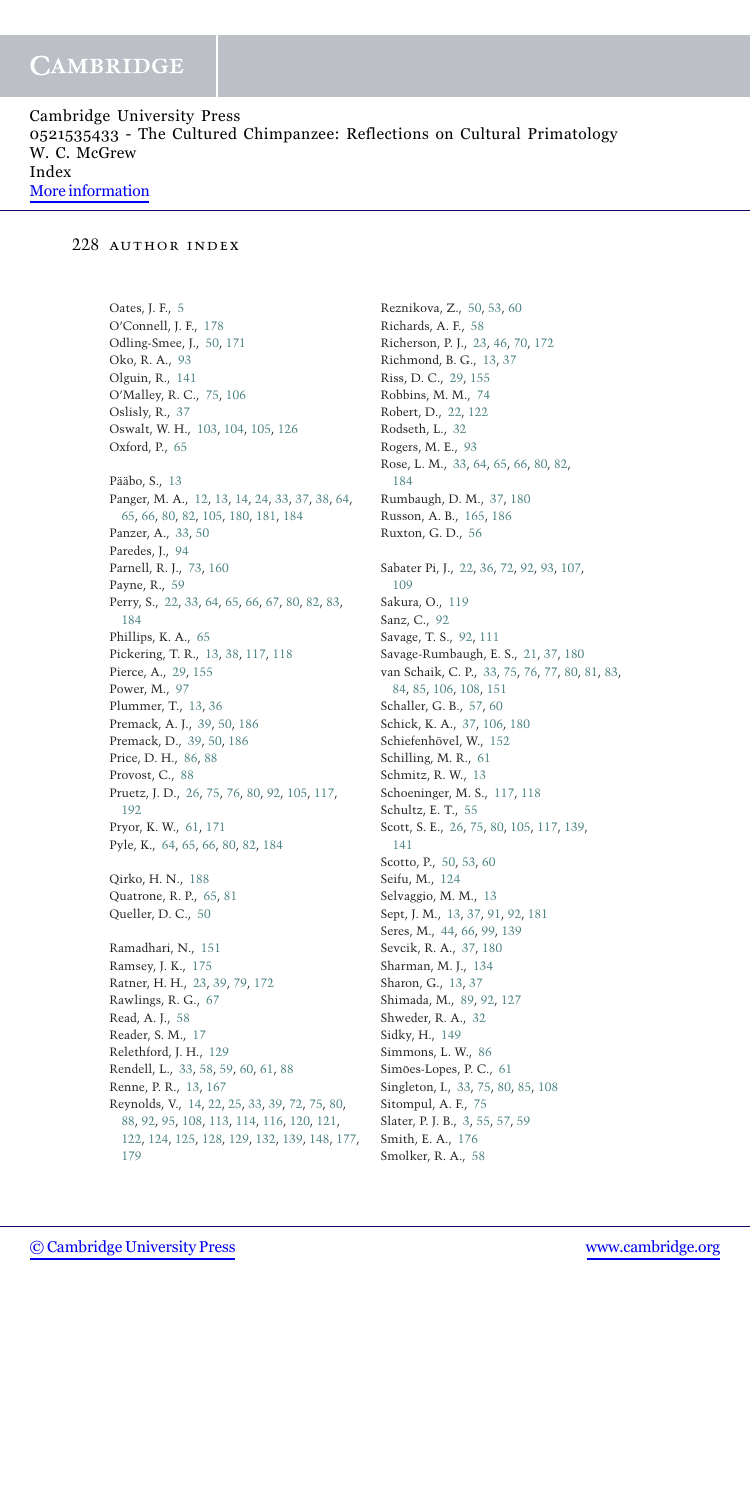Cambridge University Press 0521535433 - The Cultured Chimpanzee: Reflections on Cultural Primatology W. C. McGrew Index [More information](http://www.cambridge.org/0521535433)

#### author index 229

Snowdon, C. T., 17, 164 Sommer, V., 5, 90, 92, 152 Sow, M. B., 114 Stanford, C. B., 13, 36, 65, 72, 92, 110, 116, 117, 130, 171 Stanley, M. A., 67 Steklis, H. D., 37 Stokes, E. J., 79 Stolgenberg, N. M., 32 Stoneking, M., 13 Strassman, J. E., 50 Strier, K., 3, 63 Struhsaker, T. T., 93 Stuht, J., 133 Sugiyama, Y., 14, 18, 22, 25, 33, 39, 72, 75, 80, 88, 92, 94, 95, 108, 113, 114, 116, 118, 119, 120, 121, 122, 124, 125, 126, 128, 129, 132, 139, 148, 173, 175, 177, 179, 188 Suomi, S. J., 65, 175 Suwa, G., 12, 167 Suzuki, A., 33, 69, 75, 80, 85, 92, 93, 108 Suzuki, S., 69, 93 Swartz, H., 65, 81 Taborsky, M., 56, 104 Takahata, Y., 27 116, 158 Takasaki, H., 151 Takemoto, H., 92, 127 Tamura, M., 55 Tappen, M., 13, 36, 180 Tashiro, Y., 93 Tebbich, S., 56, 104 Temerlin, M., 34 Terkel, J., 17, 57 Thomas, D. H., 87 Thompson, J. A. M., 72, 160 Tinbergen, N., v, 45, 103 Tinka, J., 125 Tomasello, M., 11, 20, 23, 39, 70, 79, 141, 172, 186 Toth, N., 37, 106, 180 Toyoshima, A., 92 Tramo, M. J., 173 Trivers, R., 43 Tsukahara, T., 69 Turner, L. A., 151 Tutin, C. E. G., 3, 14, 22, 25, 26, 33, 35, 37, 39, 66, 72, 75, 80, 81, 82, 88, 90, 92, 93, 94, 95, 105, 108, 109, 113, 114, 116, 117, 120,

121, 122, 124, 125, 127, 128, 129, 132, 137, 139, 141, 148, 153, 162, 172, 174, 177, 179 Tylor, E. B., 15, 99 Uehara, S., 18, 27, 29, 66, 116, 141, 151, 158 Utami, S. S., 33, 75, 80, 85, 108 Uy, A., 56 Vachev-Vallas, M., 94 Vidal, C., 94 Vigilant, L., 6, 192 Viroben, G., 92 Visalberghi, E., 42, 64, 169 Vogel, E., 33, 65 Vrba, E., 13, 167 de Waal, F. B. M., 40, 44, 51, 63, 66, 68, 87, 88, 96, 99, 139, 151, 174 de Wachter, P., 195 Waldau, P., 194 Walek, M. L., 188 Wallauer, W., 122 Wallis, J., 13, 38, 97, 153 Walsh, P. D., 193, 195 Warner, R. R., 55 Washburn, S. L., 3, 20, 162 Watanabe, K., 23, 69, 80, 147 Watanabe, T., 67 Watts, D. P. 74, 93, 116, 135, 137, 151, 154 Weinrich, M. T., 61 Wells R. S., 58 West, M. J., 3, 55 Westergaard, G. C., 64, 65, 169, 175 Wheatley, B. D., 34 White, D. J., 3, 55 White, L. T., 127 White, T. D., 12, 13, 167, 180 Whitehead, H., 33, 58, 59, 60, 61, 88 Whiten, A., 10, 11, 14, 22, 25, 33, 39, 41, 42, 71, 72, 75, 80, 88, 95, 108, 113, 114, 116, 120, 121, 122, 124, 125, 128, 129, 132, 139, 148, 164, 165, 177, 179, 182, 186 Whitesides, G. H., 93, 118 Whitfield, J., 40, 131 Whiting, J. W. M., 86 Wickler, W., 52, 54 Williamson, E. A., 73, 93, 96, 114, 118, 134 Wilson, E. O., 172 Winick, C., 88, 149, 150, 152, 157, 158, 161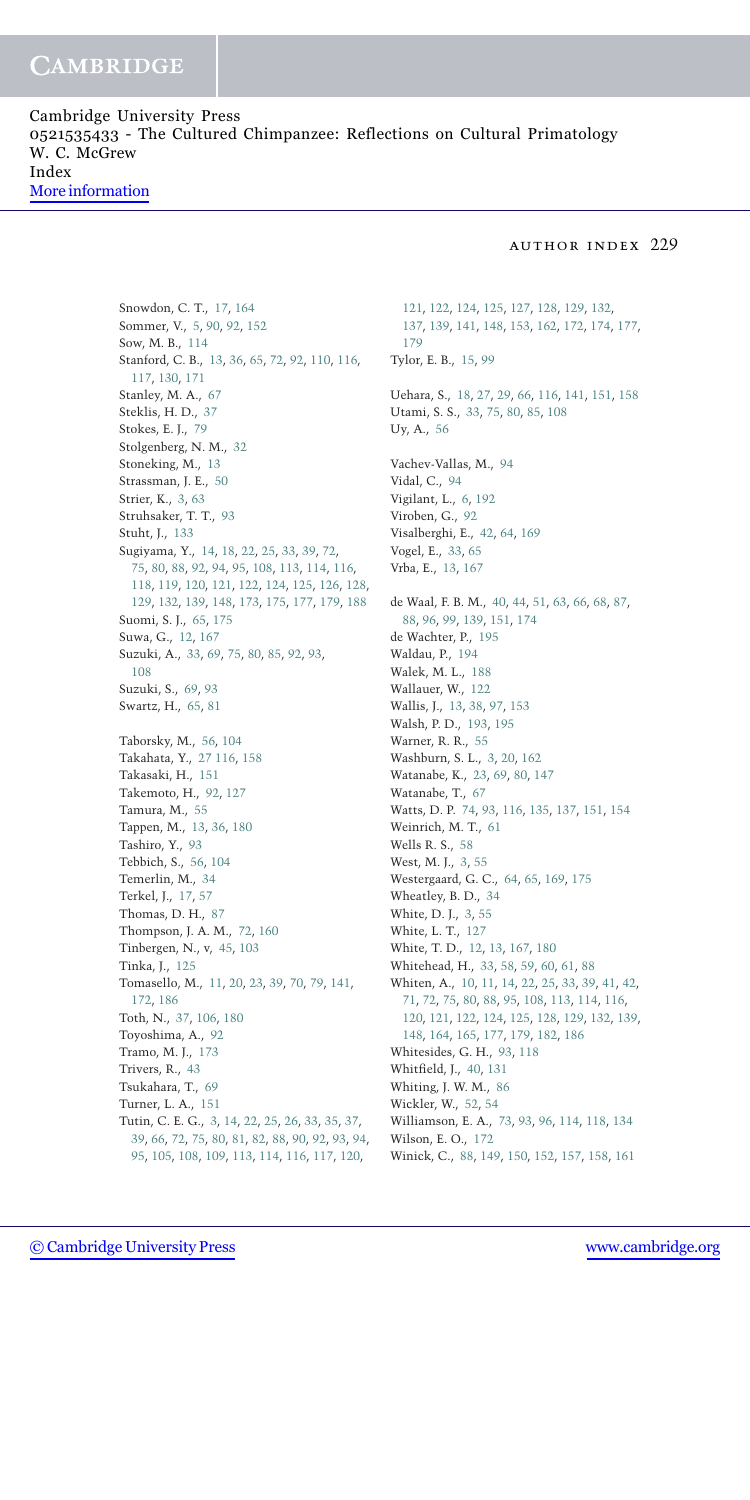### 230 AUTHOR INDEX

WoldeGabriel, G., 13, 167 Wolfe, L. D., 34 Wood, B., 13, 37 Woodruff, D. S., 5, 6 Wrangham, R. W., 13, 14, 22, 25, 26, 33, 36, 39, 72, 75, 80, 87, 88, 92, 93, 95, 96, 97, 108, 113, 114, 116, 117, 120, 121, 122, 123, 124, 125, 127, 128, 129, 132, 133, 139, 143, 148, 151, 155, 177, 179, 180, 194

Wyman, J., 92, 111 Wynn, T. G., 37, 180

Yamagiwa, J., 90, 93, 95, 107 Yamakoshi, G., 13, 18, 93, 120, 188 Yumoto, T., 90, 93, 95

Zhu, Y., 50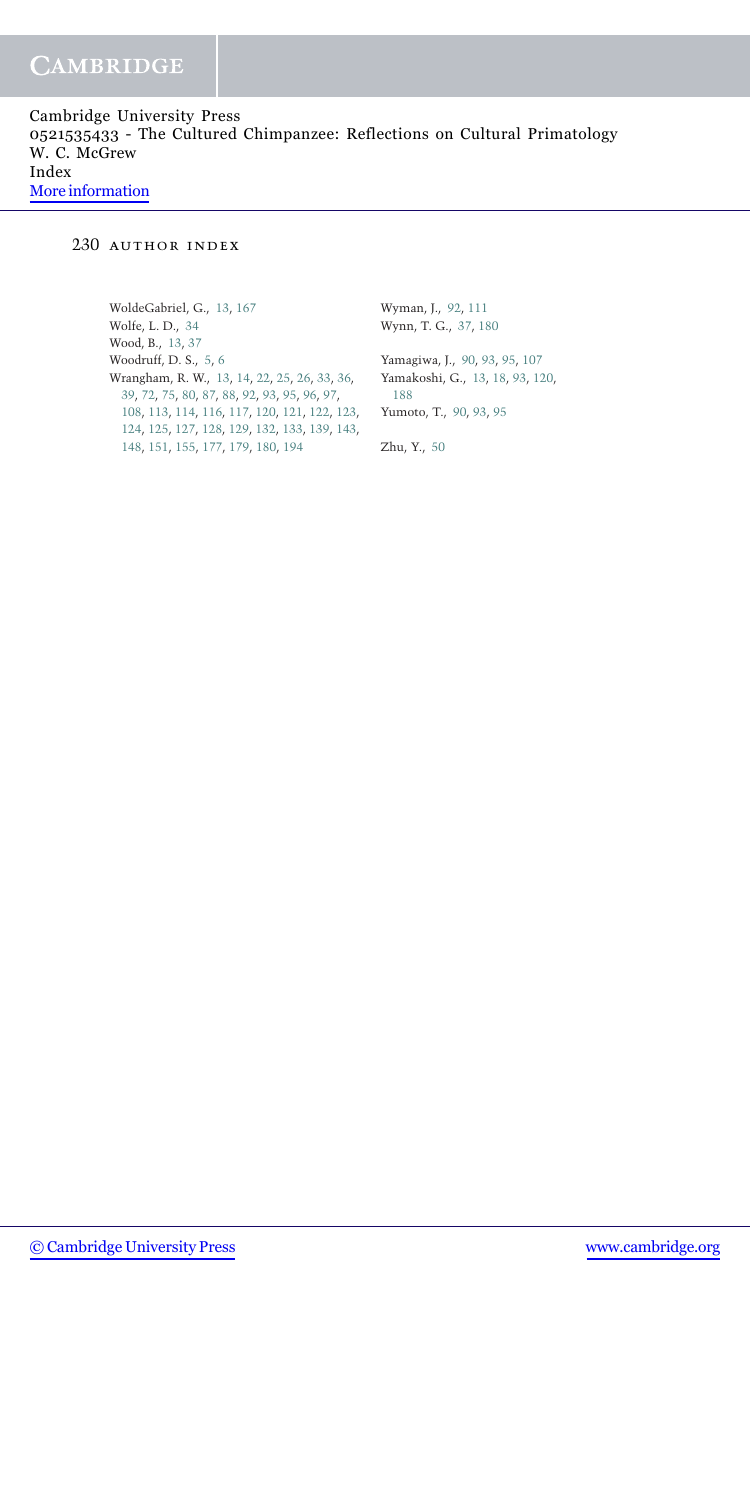# **Subject index**

Where unspecified, entries refer to chimpanzees. Page references in **bold** represent figures/ diagrams. Page references in *italics* represent whole chapters devoted to that topic.

Abuko site, ethnography studies, captive/released population/s **94** academic disciplines *see* disciplines relevant to culture acculturation concept 34 adaptation, behavioural/cultural 29–30, 96 aggression, and provisioning 96, 97 algae scooping 120 alpha males **4**, 5, 7, 29, 157–159 *for specific individuals see* named individuals American Anthropological Association 31 American coot, counting ability 8 anecdotal evidence 77, **78**, 79, 175–176 Angola, Cabinda site 91 ant dipping/fishing *Camponotus* spp. (wood-boring ants) 113–114 *Crematogaster* ants 115 as cultural criterion **18** driver ants 114–115 experimental observations 45 population variation 25–26 weaver ants 115 *see also* termite fishing ant, social 53 anthropocentrism 169–170 anthropology/cultural anthropology 31–34 acculturation concept 34 biocultural **4** definitions 15, 31–32, 52 enculturation concept 33 extinct hominins *see also* paleoanthropology 12, 13 methodology 34, **48**, 149, 176 inferential 13 primatology links 33, 34, 36, 181, 191–194 reductionist 176 role 7, 9, 10, 12

selective application 176–178 stages 33 anthropomorphism 11, 16, 40, 152, 169–170 antipathogen hypothesis 108–109 antipredation hypothesis 108 anvil use anvil only hypothesis 36 archeological approach 36–38 propping metatechnology 129 *see also* material culture; tools; technology apes 71–77 comparison with capuchin monkeys 64, 65, 67 mirror-image recognition 71–72 *see also* bonobo apes; chimpanzees; gorillas; orangutans; primates, non-chimpanzee archeology 31, 35–39, 49 ethnoarcheology 13, 14, 38–39 inferential methodology 35–36, 180–181 primatology links 36–39 *see also* artefacts, historical artefacts animal origin 105 definition 103 historical, interpretation 35–36, 38 lithic 105, 180 observation 126 plant origin 105 production principles 104, **105** raw materials 104–105 species-specific signatures 38–39 use of synthetic 104, 157 *see also* material culture; self-maintenance; technology; tools; weapons *Aspilia* leaves, self-medication 123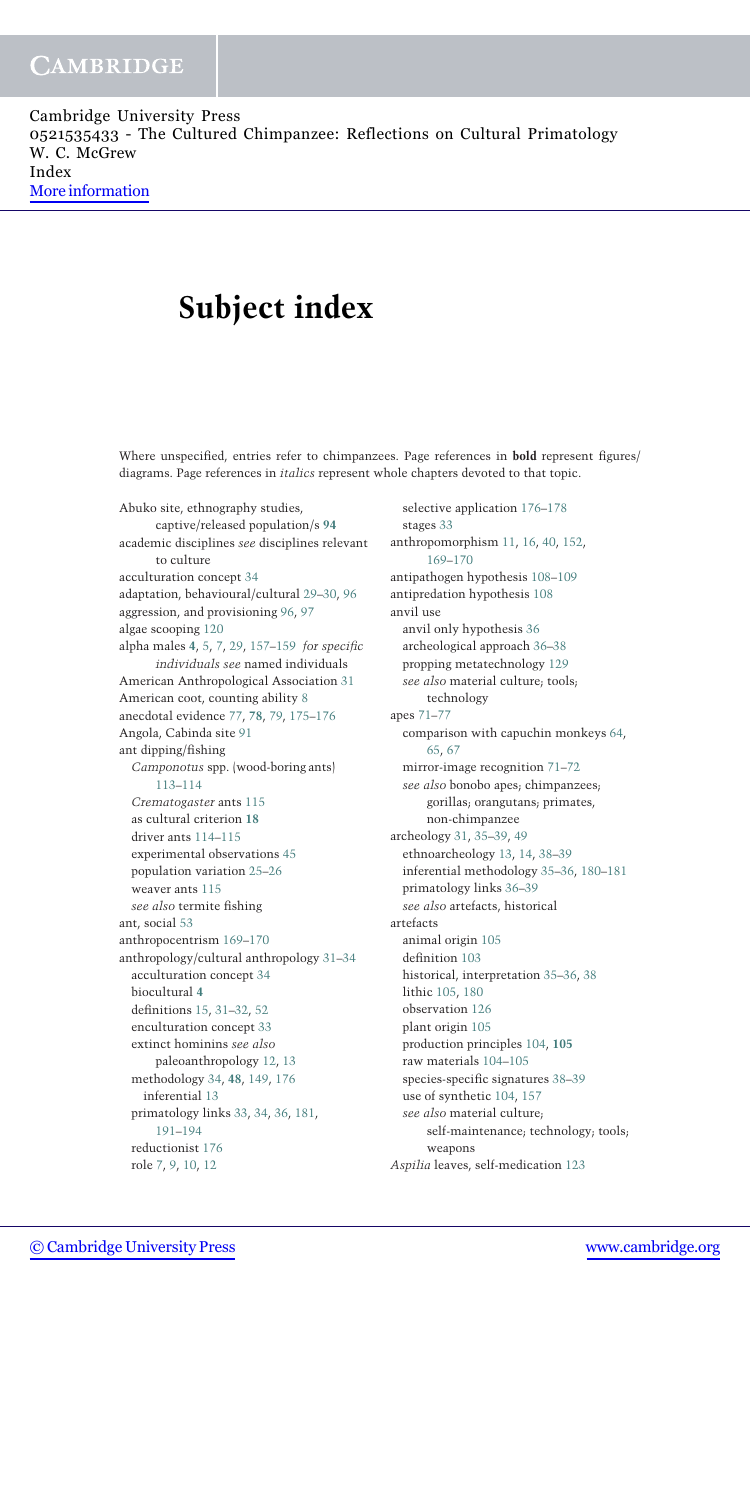#### 232 SUBJECT INDEX

Assirik site cultural repertoire **179** ethnography studies captive/released population/s, **94** wild population/s 91, **92** fruit smashing, baobab fruits 117–118 interaction with Guinea baboons 143 overnight temperature measurements 108 termite fishing 111, 113 avian social learning *see* birds Ayamiken site, ethnography studies, wild population/s **92** baboon/chimpanzee interactions 143–147 Baboon Islands site, ethnography studies, captive/released population/s **94** Bafing site ethnography studies, wild population/s **92** Banco site ethnography studies, wild population/s **92** nut-cracking 126, 127 baobab fruits, smashing 117–118, 191 Bassa site ethnography studies, captive/released population/s **94** beavers culture 50 technology 32 bee harvesting 115 behaviour adaptation 29–30 collective *see* collective behaviour conformist, fish 54 control, social 153 courtship *see* courtship behaviour cultural *see* cultural life data scarcity 35–36 and gender 153 habitual 80 maladaptive 188 motivation, religious 149–151, 156 progression, Japanese macaque 68–69 social, orangutans 75–77 spontaneous 3 standardised 84 variation *see* diversity, intra-specific

belief, human *see* humans Belinga site, ethnography studies, wild population/s **92** Beni site, ethnography studies, wild population/s **92** biocultural anthropology *see also* anthropology 4 biology *see* zoology bipedal locomotion 8 birds, social learning 55–57 food caching 55–56 milk-bottletop removal in tits 60 social cognition, scrub jays 55–56 song learning, passerines 3, 55, 56 black rats 17, 57 bluehead wrasse 55 bonobo apes 71–73 branch-dragging 121 culture 72 customs 80 ethnographic studies 95 general references 4, 37, 47, 85 grooming 134 habituation 95 leaf umbrellas 72 standardised behaviour patterns 84 vocalisation 133 *see also* primates, non-chimpanzee Borneo orangutans 74, 75 Bossou site algae scooping 120 ant-dipping 114 cultural repertoire **179** ethnography studies, wild population/s 6, 89, **92**, 99 nut-cracking 119, 120, 127 pestle-pounding 120, 191–193 bottlenose dolphins 58, 170 *see also* cetaceans bower birds, cultural diversity 56 brain size, and culture 167 branch-clasp grooming 124, 139, **140** *see also* grooming; grooming hand clasp branch-dragging/shaking 121 Budongo site cultural repertoire **179** ectoparasite treatment 125 ethnography studies, wild population/s 91, **92**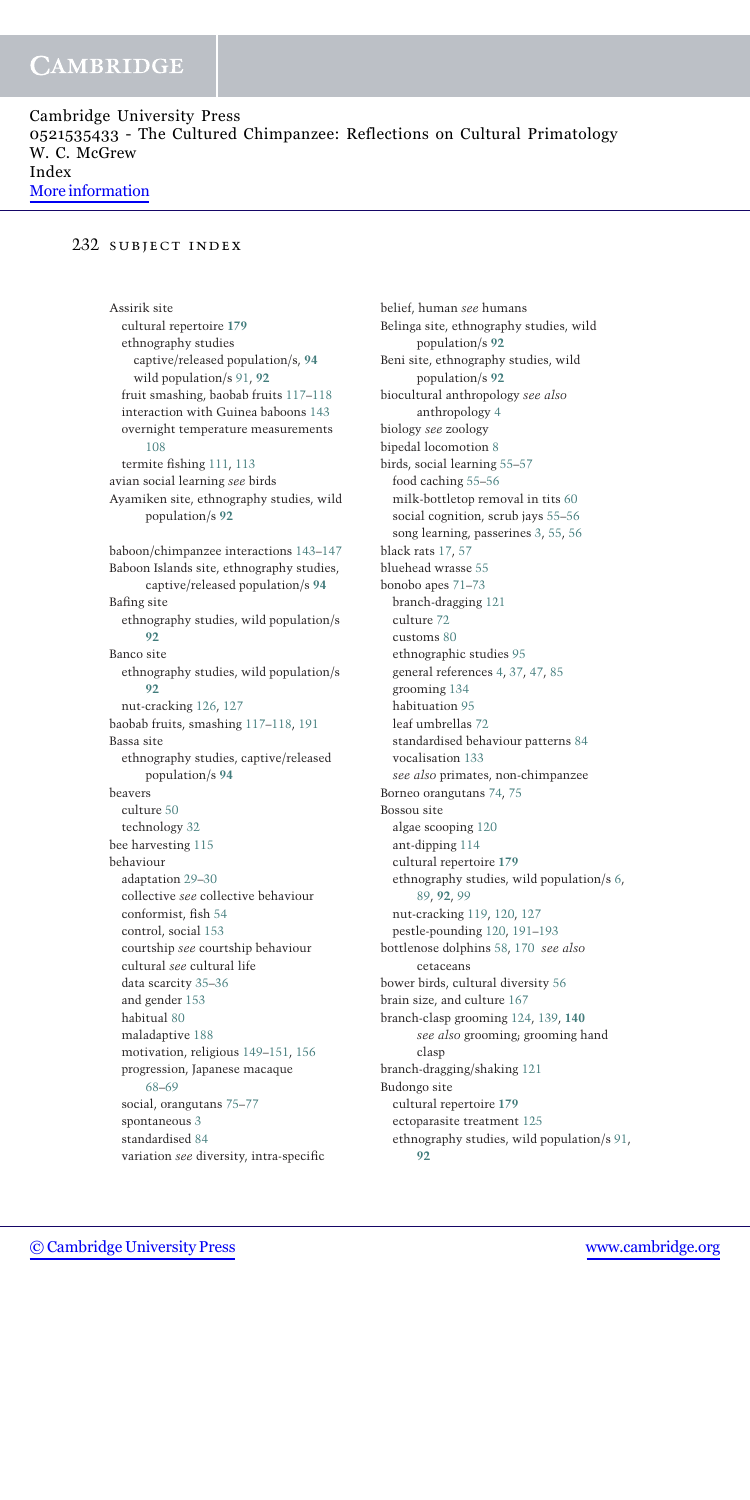Cambridge University Press 0521535433 - The Cultured Chimpanzee: Reflections on Cultural Primatology W. C. McGrew Index [More information](http://www.cambridge.org/0521535433)

#### subject index 233

extractive technology, absence 128 leaf-swallowing (*Aspilia* leaves) 123 Burundi site 91 Bwindi site ethnography studies, wild population/s 90, **92** extractive technology, absence 128 Cabinda site (Angola) 91 caching food, birds 55–56 Caledonian crow 56 *see also* Corvidae Californian condor 57 Cameroon site, ethnography studies, wild population/s **92**, **93** Campo site, ethnography studies, wild population/s **92** *Camponotus* spp. (wood-boring ants), fishing for 113–114 Cape Palmas site ethnography studies, wild population/s **92** nut-cracking 126 captive breeding, Californian condor 57 captive/released population/s ethnography studies **94** experiments 44–45, 182 nests 110–111 capuchin monkeys (*Cebus* genera) 64–67 captive 65 collectivity 84 comparison with Old World apes 64, 65, 67 cultural diversity 66 customs/traditions 66, 80, 147 ethnology 67 games 66, 80, 84, 147 object manipulation 65 similarity by convergence with apes 47 social hunting 64–65 standardised behaviour patterns 84 tool/weapon use 65, 77 wild 65 catching, hand, Japanese macaques 68 *Cebus* genera *see* capuchin monkeys Central African Republic site, ethnography studies, wild population/s **93** ceremonies *see* rites/rituals cetaceans 58–60 brain size 167 data collection problems 58 dialects 59

dolphins 58, 59, 170 interaction with humans 61 self-identification 28 social-organisation, fission-fusion 58, 166 teaching 59 vocal communication 58 whales 59–60 Chambura site ethnography studies, wild population/s **92** extractive technology, absence 128 chimpanzees behavioural/cultural variations *see* diversity, intra-specific captive/released population/s, study sites **94** culture *see* cultural life of chimpanzees; faunivory; herbivory; material culture; self-maintenance; society; taboo; tradition customs 148, 149–152, **150** ethnography *see* ethnography food/subsistence *see* faunivory; herbivory habituation 35–36, 91, 95 non wild 91 wild populations, study sites **92**, **93** *see also Pan paniscus; Pan troglodytes for other references to chimpanzees see specific topics for specific individuals see* named individuals The Chimpanzee Cultures Project 177 *Chimpanzee Material Culture* 107 clans/lineages 6–7 'F' lineage/clan, Gombe **4**, 5, 6, 7, 19, 41 *see also* diversity, intra-specific classic culture 185 cognition, social *see* social cognition cognitive hypothesis 109 collaborative hunting *see* hunting, social collective behaviour 131 capuchin monkeys 84 chimpanzees 149, 154 and definition of culture 15, 16, 25, 26, 84–85 inference 26 non-cultural 16 role-playing 26–28 self-identification 28–29 social identity 29–30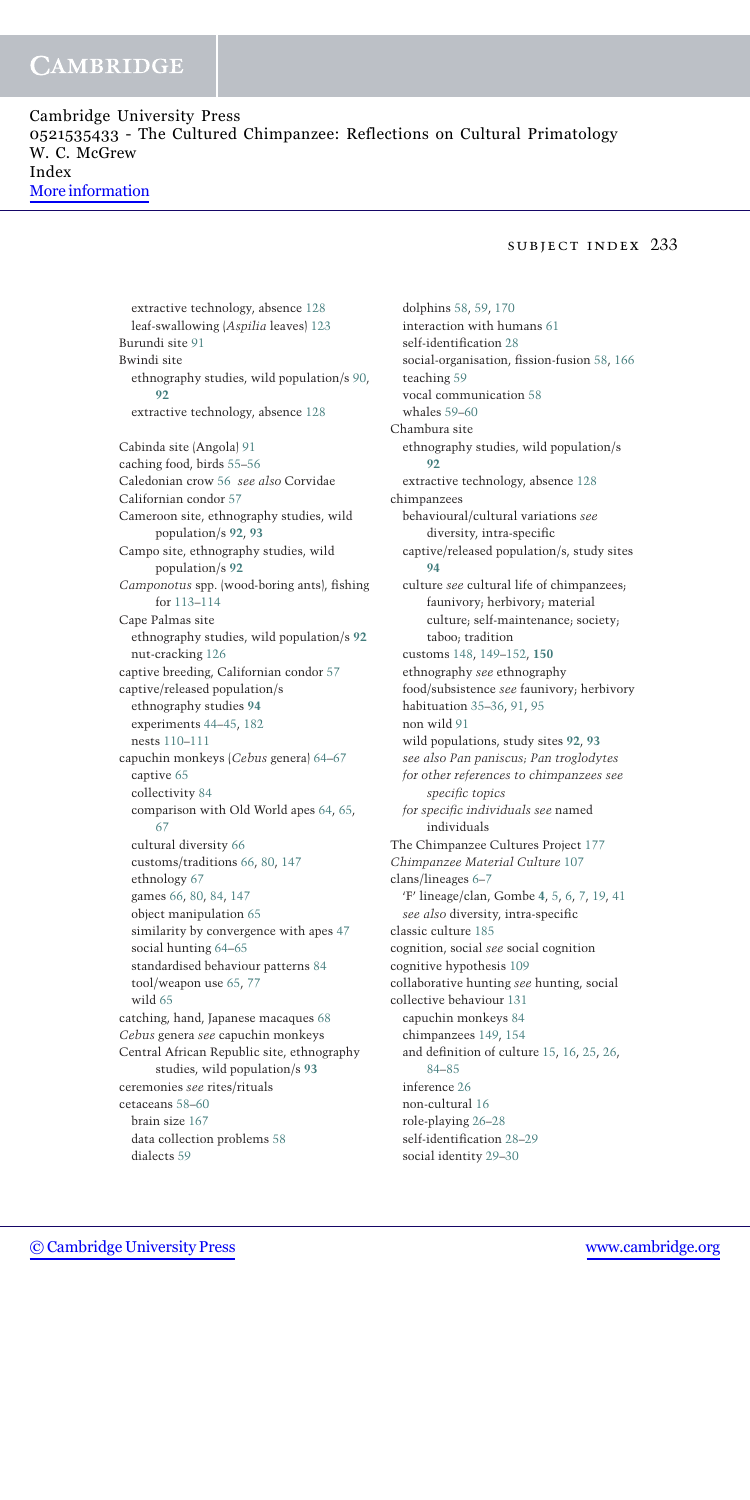#### 234 SUBJECT INDEX

colobus monkeys, hunting by chimpanzees 116–117 and extinction risk 130 communication verbal (human) *see* language vocal (nonhuman) *see* vocal communication communities/social units/groups 6 ethnographic analysis 89 Kahama community 29 Mitumba community 19 subdivisions 6–7 *see also* diversity, intra-specific; K-group chimpanzees; Kanyawara community; Kasakela community; M-group chimpanzees; named individuals; Ngogo community comparison inter-specific *see* inter-specific comparison intra-specific *see* diversity, intraspecific levels *see* levels of comparison condor, Californian 57 Congo site, ethnography studies captive/released population/s **94** wild population/s **92**, **93** Conkouati site, ethnography studies, captive/released population/s **94** consciousness/intentionality 124 conservation Californian condor 57 chimpanzee 194–196 consortship 153–154 content, culture as 15, 163 control, social 153 convergent evolution 47 coot, American, counting ability 8 Corvidae (crow family), brain size 167 *Coula* nuts, cracking 119 counting ability 8 courtship behaviour diversity 3 leaf-clipping 121, 126 shaking branches 121 creativity 171–172 *Crematogaster* ants 115 criteria culture 81, **82**, **84**, 99 debate 70, 81, **82**, **84**, 85

observational 51–52 tests 17, **18**, 19 tradition 19, 22–23, 82, **83**, 185 crop raiding 183, 188 cross-cultural comparisons *see* diversity, intra-specific cross-fostering experiments 1 cross-species comparisons *see* inter-specific comparisons interaction *see* interaction, cross-species crow, Caledonian 56 *see also* Corvidae cultural anthropology *see* anthropology cultural criteria *see* criteria cultural evolution, birds 55 cultural life of chimpanzees 148–160 behavioural repertoire **179** collectivity 149, 154 comparison, cross-cultural *see* diversity, intraspecific consortship 153–154 customs 148, 149–152, **150** fission-fusion organisation 155–156 gender 153 human parallels *see* inter-specific comparison institutions 148, **150**, 152–154 male patrolling 154–155 morés 148, 150, 154-156, 164 roles/status 116–117, 148, **150**, 152, 153, 157–159 social control 153 superstitions *see* rites/rituals; taboo; *see also* motivation, religious *see also* culture; customs; faunivory; herbivory; material culture; self-maintenance; society; tradition cultural primatology *see* primatology cultural relativism 22 cultural variation *see* diversity culture bonobo 72 and brain size 167 changes/adaptations 96 classic 185 criteria for *see* criteria, cultural cross-disciplinary nature *see* disciplines relevant to culture defining *see* definitions diffusion 17, 18, 33, 99, 124, 177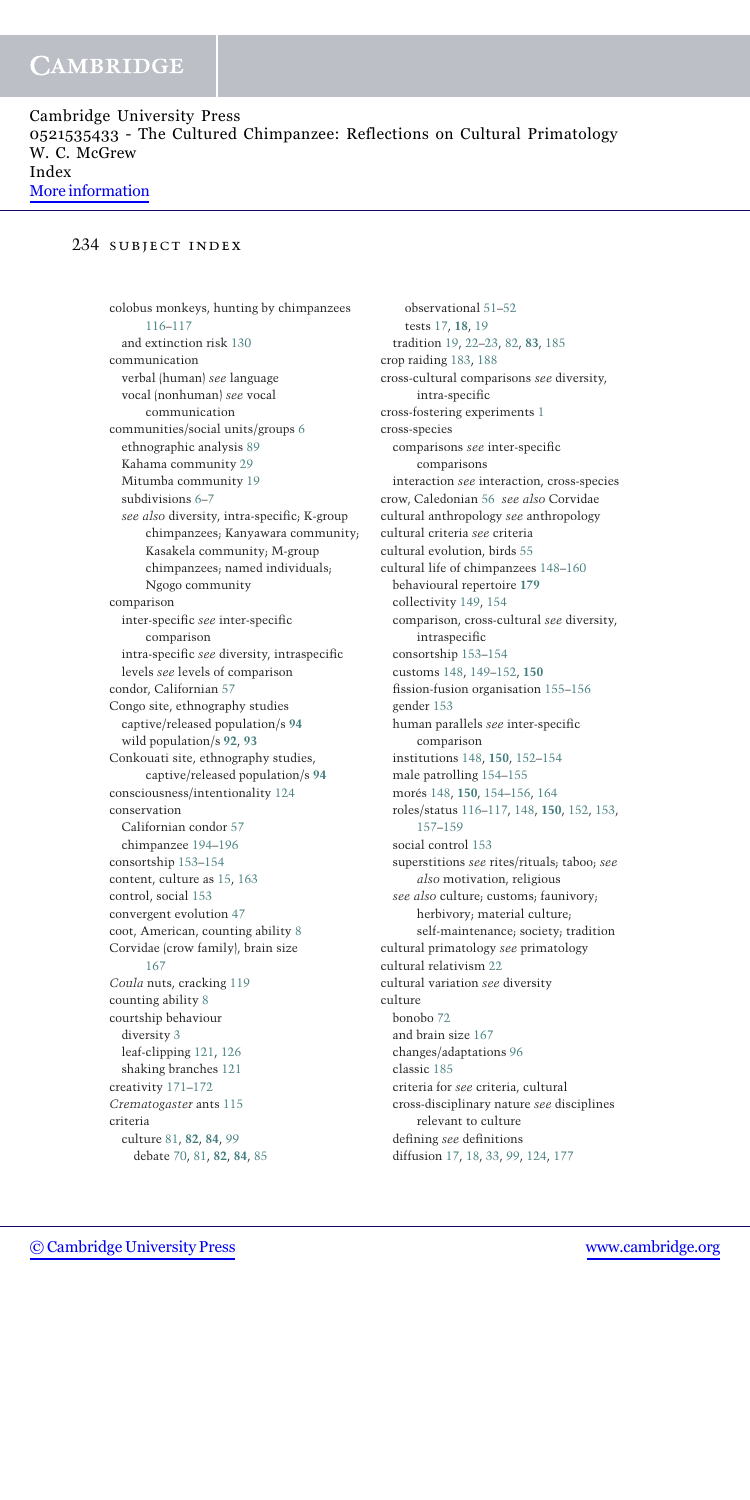Cambridge University Press 0521535433 - The Cultured Chimpanzee: Reflections on Cultural Primatology W. C. McGrew Index [More information](http://www.cambridge.org/0521535433)

#### subject index 235

dissemination 18, 124 evolution *see* evolution of culture gorilla 74 human 16, **150**, 162, 163, 166–170, 185 experimental evidence 51 human/chimpanzee parallels *see* inter-specific comparison inferring *see* inference and language 20–21, 24, 185–186 natural selection 46, 60 non-human 7, 15, 16, 20, 32–33 *see also* social learning non-primate 50–53, 54, 62 population variation *see* diversity, intra-specific reinvention 24 scientific investigation 163–165 and social learning 50–53, 54, 62, 183–184 spread/transmission *see* transmission of culture and symbol use 20–21 and teaching 44, 166, 186–187 *see also* cultural life of chimpanzees; customs; material culture; self-maintenance; society; taboo; tradition cushions, leaves as 125 customs bonobo 80 capuchin monkey 80, 147 chimpanzee 148, 149–152, **150** grooming hand-clasp 137, 149 religious motivation 149–151, 156 violation 151–152, 159 *see also* cultural life of chimpanzees; culture; rites/rituals; society; taboo; tradition Japanese macaque 80 orangutans 80 other primates 77, 79, 80

dance raindance 123, 148, 156 *see also* motivation, religious; rites/rituals; taboo waggle dance (honey bees) 53 data interval/nominal/ordinal 88 scarcity 35–36, 73, 85

deceit/lies 9–10, 185–186 *see also* inference definitions 7, *15–30*, 52, 53 action 25 anthropological 15, 31–32, 52 applicability to chimpanzees 25 artefacts 103 beyond behaviour 19–21 collectivity 15, 16, 25, 26, 84–85 culture as complex whole 15, 16 culture as content 15, 163 consensus, lack 30, 52, 53, 162 essentials 21–24 ethnography 99 ethoarcheology 37–39 feature analysis checklists 17, **18**, 19, 164 *see also* criteria, cultural identity 25, 85 knowledge attribute 19–20 language 20–21, 24 material culture 103 non-primate culture 50, 52 operational 162–163 primate culture 81, 85 ratcheting 23 social learning 40 standardisation 25, 84 styalisation 25–26 teaching 43 'the way we do things' 15, 24–25, 30, 84, 85 working definition 24–30 *see also* humanism; universalism dialects bird song 3, 55 cetaceans 59 Diecke site, ethnography studies, wild population/s **92** diffusion, cultural 17, 18, 33, 99, 124, 177 Dipikar, ethnography studies, wild population/s **92** dipping for ants *see* ant dipping/fishing disciplines relevant to culture *31–49*, **32** anthropology 31–34, 49 archeology 31, 35–39, 49 multidisciplinary approach 50, 181, 191–194 psychology 31, 39–45, 49 zoology 31, 46–48, 49 disease, and provisioning 97 display, waterfall 148, 156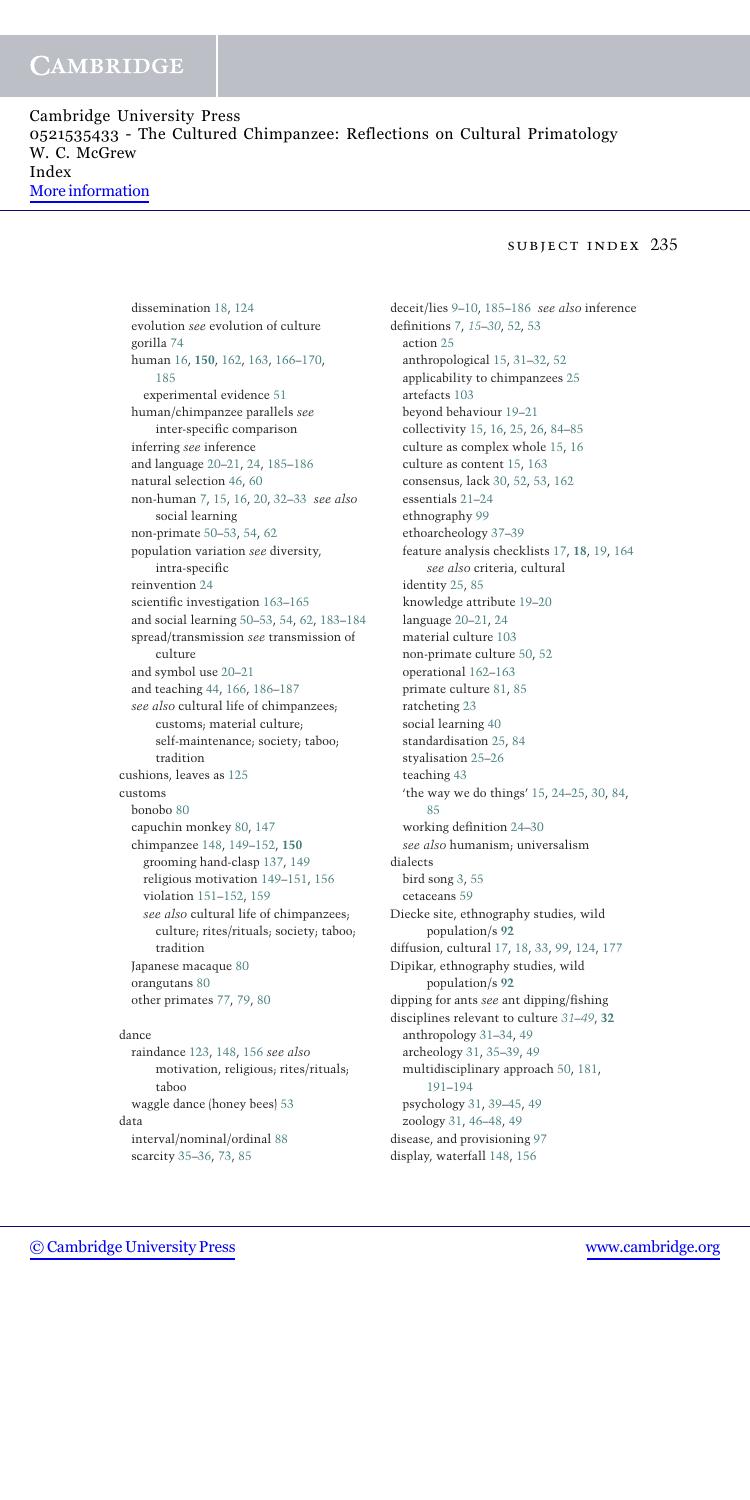#### 236 SUBJECT INDEX

dissemination, cultural 18, 124 *see also* transmission of culture diversity, intra-specific (culture/behaviour) 172–173 bower birds 56 Caledonian crows 56–57 capuchin monkeys 66 chimpanzees 1, 33, 178, **179**, 194 ant dipping 25–26 courtship behaviour 3 cultural criteria 22 *see also* inter-specific comparison drinking technology 122 environmental constraints 1, 109, 116–117 'F' versus 'G' lineages **4** faunivory 111, 113–116 grooming 135 grooming hand-clasp 139, 141, 143, 174 hot-spring soaking 3 levels of analysis 4–7 material culture 126–128 nest-building 109–110 nut cracking 126–127 self-maintenance 123–124, 125 social scratch 137 society 135 style variations 6, 158 universal behaviours 22 *see also* universal behaviour patterns vocal communication 133 gorillas 74 humans 22 other primates 81 oystercatchers 1 phenotypic variation 3 psychology 39 *see also* inter-specific comparison dolls, chimpanzee 174–175 *see also* play dolphins bottlenose 58, 170 killer whale 59 *see also* cetaceans dragging branches 121 dreaming 109 drinking technology variation between populations 122 well-digging 120 *see also* sponges

driver ant dipping *see* ant dipping drug testing 7 drumming 122 dual-inheritance theory 46 durability criterion 18–19 eavesdropping 54, 131, 160 ecological constraints *see* environmental constraints ecological survey 127 ecotourism 195 ectoparasites 125 emigration *see* immigration emulation 42 *see also* imitation enculturation concept 33 enhancement 42 environmental constraints 1, 109, 116–117 vocalisation 133 *see also* nature/nurture debate Equatorial Guinea, ethnography studies, wild population/s **92**, **93**

ethics, research 183 ethnoarcheology 13, 14, 38–39 *see also* archeology ethnocentrism 34 ethnographic present 89–90 record 86 ethnography 86–102 captive/released populations **94** community analysis 89 habitat range 94–95 human 10, 33, 86 Japanese monkey 68 levels of data 88 methodology, scientific observation/inference 99–102 nonhuman 87 population analysis/data 90 provisioning 55, 59, 91, 95–98 study period 89, 90, 95 subspecies analysis 89 and tradition 98–99 unit of study 88–89 wild populations **92**, **93** ethnology 33, 86 chimpanzee 88 nonmaterial culture 132

ethnoprimatology 34 *see also* primatology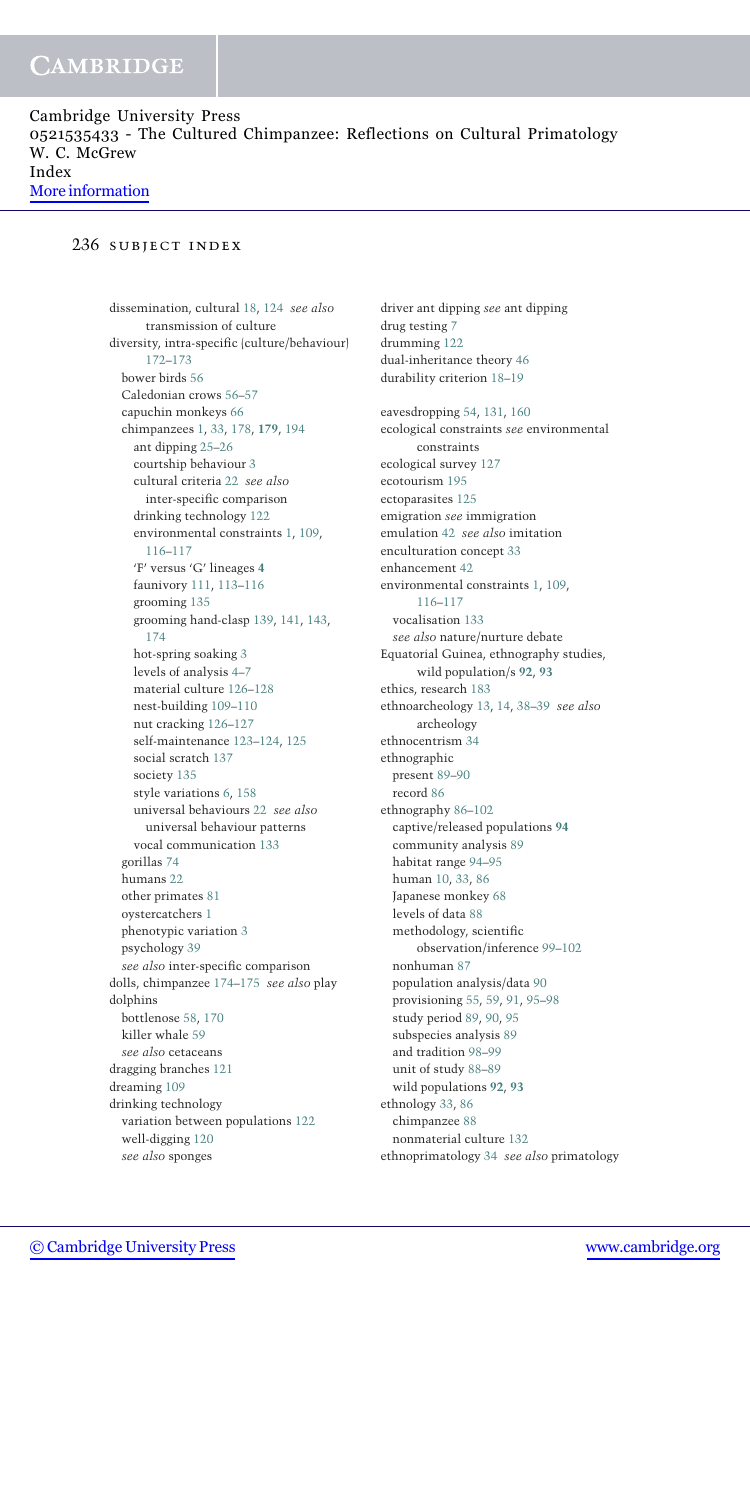Cambridge University Press 0521535433 - The Cultured Chimpanzee: Reflections on Cultural Primatology W. C. McGrew Index [More information](http://www.cambridge.org/0521535433)

#### subject index 237

ethoarcheology 13, 14, 37–39 *see also* archeology ethology 1, 45 evidence anecdotal 77, **78**, 79, 175–176 experimental 45, 51, 54–55, 57, 60 *see also* experimental work; research paleocultural 13 *see also* data evolution, cultural 46–48 convergent, ape/capuchin 47 Darwinian 46 dual-inheritance theory 46 and familiarity 41, 48 food-sharing 38 gene flow 5 general references 4, 23, 167 Lamarckian nature 46 memes 47 natural selection 46, 60 nature/nurture debate 41, 170–172 radiation, macaque monkeys 67 ratcheting 23–24, 70–71 theory 46–48 experimental work 181–183 captive animals 44, 182 compromise solution 44–45 cultural primatology 44–45 evidence 51 *see also* anecdotal evidence field/laboratory co-ordination 190, 191 fostering 1 psychology 44–45, 48 quasi natural/outdoor laboratory 45 social learning 48, 51, 54–55, 57, 60 'two action' 42 wild animals 44, 182 zoology 48 *see also* data; inference; research exposure 42 extinct hominins 12, 13 extinction, risk chimpanzee 194–196 colobus monkeys 130 extractive technology, absence 128

'F' lineage/clan, Gombe site **4**, 5, 6, 7, 19, 41 *see also* communities; named individuals

faeces, reingestion 118 faunivory 111–117, **112**, **113** bee harvesting 115 environmental constraints 116–117 red colobus monkey hunting 116–117 variation between populations 111, 113, 114–115, 116 *see also* ant-dipping/fishing; termite fishing feature analysis checklists 17, **18**, 19, 164 feeding *see* provisioning field work *see also* experimental work; research 190, 191 Filibanga site, ethnography studies, wild population/s **92** fish, social learning 54–55 behavioural evidence 54 conformist behaviour 54 fishing, ants/termites *see* ant dipping/fishing; termite fishing fission-fusion social organisation 58, 155–156, 166 flaked stone technology 37, 38 Fongoli site ethnography studies, wild population/s **92** fission-fusion organisation 155 fruit smashing 191 (baobab fruits 117–118) ladder use 118 food caching, birds 55–56 food-getting/processing 103 chimpanzees *see* ant-dipping/fishing; faunivory; herbivory; nut-cracking; provisioning; subsistence; termite fishing chimpanzee/human comparisons 38–39 monkeys 3, 54, 68–69, 80 optimal foraging theory 101 oystercatchers 1 food remnant analysis 106 food-sharing, evolution 38 food taboos 34, 101–102 *Formica* (social ants) 53 fostering experiments 1 *see also* experimental work; research French grunts 55 fruit smashing (baobab fruits/*Strychnos* spp.) 117–118, 191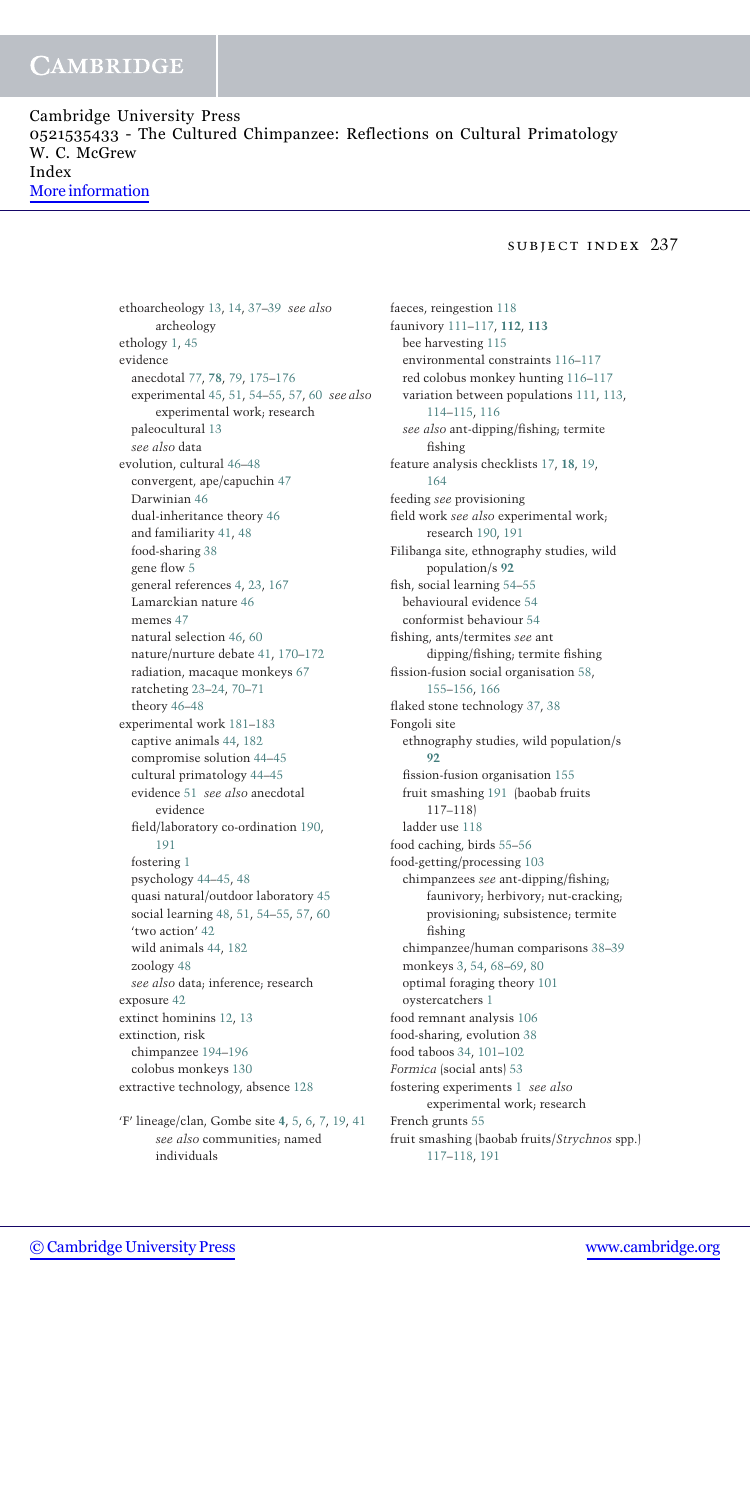#### 238 SUBJECT INDEX

fusion-fission social organisation 58, 155–156, 166 future of cultural primatology *190–196* Gabon site, ethnography studies captive/released population/s **94** wild population/s, ethnography studies **92**, **93** Gambia site, ethnography studies, captive/released population/s **94** games *see* play Gashaka, wild population/s, ethnography studies **92** gender and behaviour 153 and vocal communication 133 *see also* male gene flow 5 *see also* evolution gene-meme interaction 47 generation time 98 genetics, molecular 192 *see also* experimental work; research Ghana 91 Gombe site ant-dipping 114 branch-clasp grooming **140** cultural repertoire **179** ectoparasite treatment 125 ethnography studies, wild population/s 1, 5, 6, 25, 90, 91, **92**, 97 'F' lineage/clan **4**, 5, 6, 7, 19, 41 'F' versus 'G' lineages **4** fruit smashing (*Strychnos* spp.) 117 leaf-pile pulling 122 leaf-sponging 120 leaf-swallowing (self-medication, *Aspilia* leaves) 123 male patrolling 155 mutual grooming **138** nut-cracking, absence 127 olive baboons 143 raindance 123, 148, 156 self-stimulation/tickling 125 similarity with dolphins 58–59 surface water phobia 159 termite fishing 35, 111, **112** use of synthetic artefacts 104, 157 waterfall display 148, 156 *see also* Kasakela community; named individuals

gorillas 71, 73, 74 *see also* primates, non-chimpanzee Goualougo, ethnography studies, wild population/s 91, **92** grandmother hypothesis 178 great apes *see* apes grief 9 grooming 133–135, 138, **146**, **147** bonobo 134 branch-clasp 124, 139, **140** hygiene 133, 134 leaves 121, **147** mutual 134–135, **138** noises accompanying 135 reciprocal 134 social learning 135 universality 135 variation 135 *see also* grooming hand-clasp; social scratch grooming hand-clasp 1, **2**, **27**, 137–143, **142** appearance/spread 45, 98 behavioural adaptation 29–30 captive chimpanzees 139, 141 cultural criterion **18** as custom 137, 149 motivation 149–151 population variations 139, 141, 143, 174 and social rank 141 styalised 26, **27**, **28** *see also* grooming; social scratch groups *see* communities grunts, French (fish) 55 Guinea site 33 chimpanzee/ baboon interaction 143 ecological survey 127 ethnography studies, wild population/s 91, **92**, **93** nut-cracking 127 guppy 54–55

habitat range 94–95 habitual behaviour 80 habituation bonobo 95 chimpanzee 35–36, 91, 95 and crop raiding 183 and provisioning 96, 143 *see also* provisioning hand-catching, Japanese macaque 68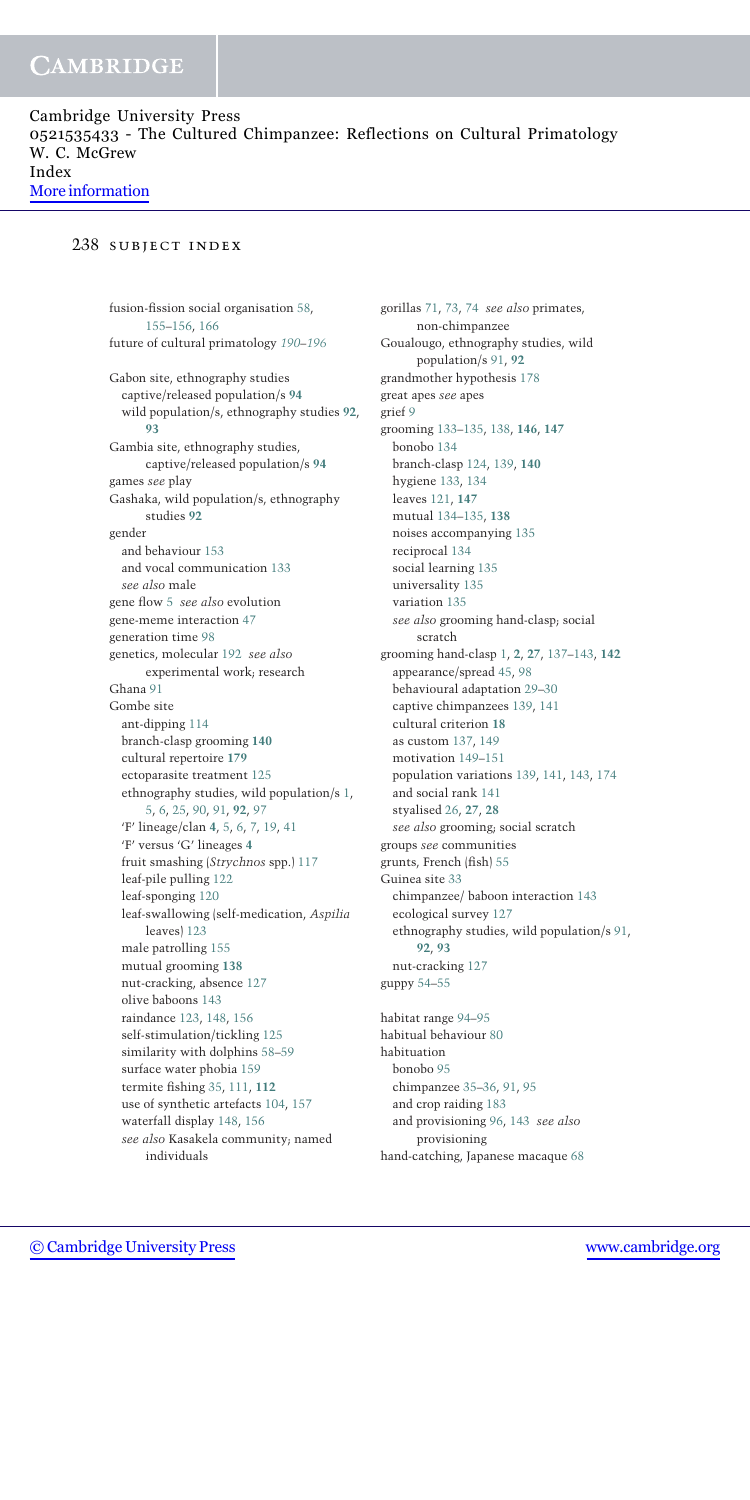Cambridge University Press 0521535433 - The Cultured Chimpanzee: Reflections on Cultural Primatology W. C. McGrew Index [More information](http://www.cambridge.org/0521535433)

#### subject index 239

hand-clasp, grooming *see* grooming hand-clasp hand-sniffing, capuchin monkeys 66 harbour seals 57–58 herbivory 117–120 algae scooping 120 cultural transmission 119 fruit smashing (baobab fruits/*Strychnos* spp.) 117–118, 191 ladder use 118 pestle-pounding **18**, 120, 191, 192, 193 pine cone stripping 17 reingestion from faeces 118 *see also* nut-cracking; sweet-potato washing; wheat-sluicing historical archeology *see* archeology hominins, extinct 12, 13 *Homo Sapiens see* humans honey bees 53 honey gathering 115 hot-spring soaking, Japanese macaque 3, 69 humans bipedal locomotion 8 cross-cultural variation 22 culture 16, **150**, 162, 163, 166–170, 185 experimental evidence 51 emotion 8 ethnography 10, 33, 86 inference 8, 10, 11, 12 interaction cetacean 61 non-human primate 34 lying/deceit 9–10, 185–186 mathematical ability/numeracy 8 qualitative differences 8–9 rites/ceremonies 11–12 taboo 11 uniqueness belief 7–12, 24, 32, 34 *see also* humanism; language Human Relations Area File 6, 86, 177 humanism 15–16, 162, 166–168 humpback whale 59–60 *see also* cetaceans hunting, social capuchin monkeys 64–65 chimpanzees (red colobus monkey) 116–117, 157 hygiene 133, 134

identification, self 28–29 identity and culture 25, 85 social 29–30 idiosyncrasies, primate 79 *see also* diversity, intra-specific; individual variation; named individuals imbalance of power hypothesis 26 imitation 41–42 immigration 17, 18, 29–30, 85 individual variation 5, 158 *see also* diversity, intra-specific; named individuals infanticide 151–152, 175 inference 9–13, 15–16, 20, 99, 100 archeology 35–36, 180–181 collective behaviour 26 cultural primatology 36 and language 9–10, 21, 186 innovation, cultural criterion 17, 18 institutions 148, **150**, 152–154 intentionality 124 interaction, cross-species baboon/chimpanzee 143–147, **145** cetacean/human 61 human/non-human primate 34 and provisioning 143, 144 inter-specific comparisons 4–5 apes/capuchin monkeys 64, 65, 67 dolphin/chimpanzee 58–59 human/chimpanzee 22, 149–152, 154, 156, 159–160 material culture 38–39, 126, 128–130 psychology 70 intersubjectivity 136 *see also* theory of mind intra-specific/cultural comparison *see* diversity, intraspecific invertebrates, social learning 53 investigation *see* experimental work; research investigatory probing, chimpanzees 124 Ipassa site, ethnography studies, captive/released population/s **94** Ishasha site, ethnography studies, wild population/s **92** Ivory Coast 5, 33 ecological survey 127 ethnography studies, wild population/s **92**, **93** nut-cracking 127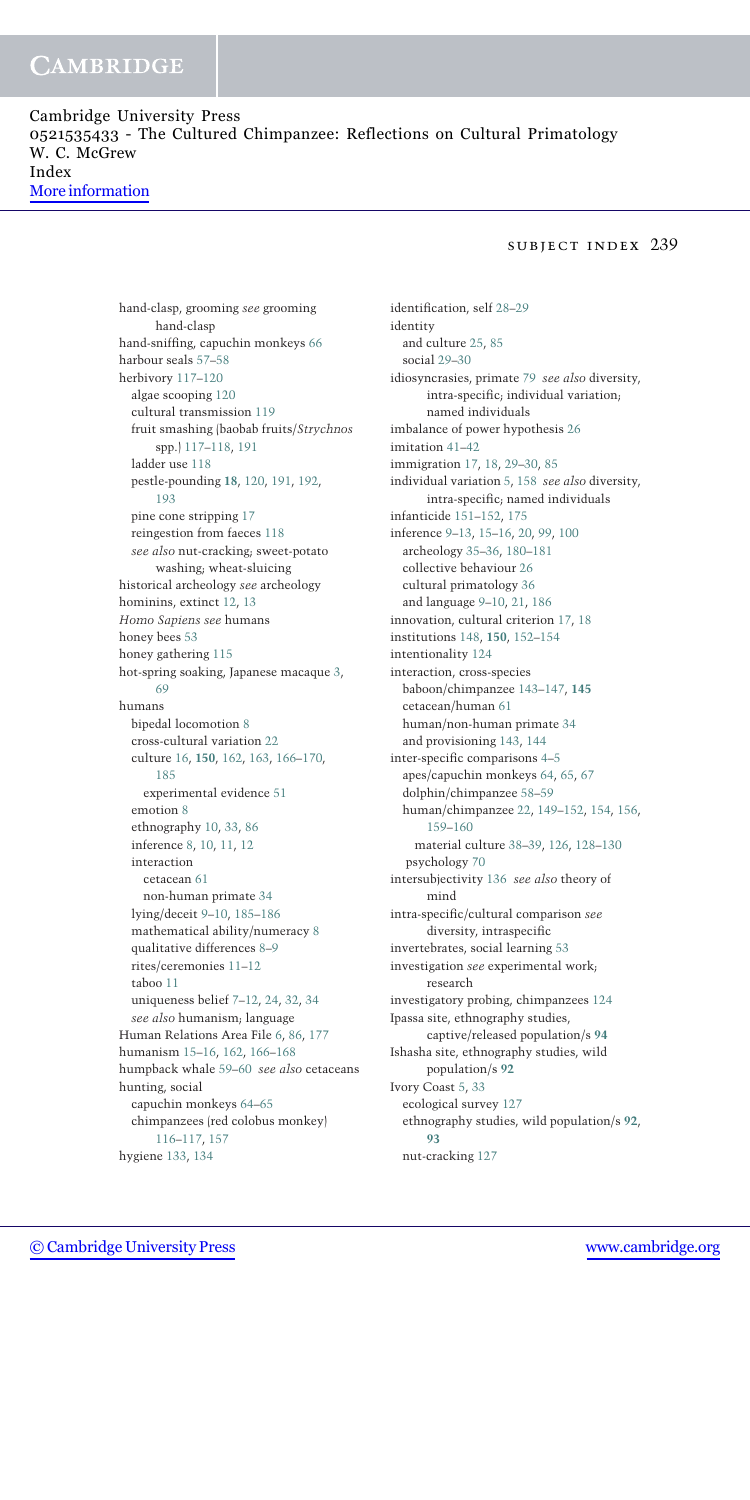### 240 SUBJECT INDEX

Japanese monkey 3, 54, 68–69 *see also* macaques jays, social cognition 55–56 K-group chimpanzees, Mahale site 1, 6 ethnography 90 grooming hand-clasp 1, **2**, 26, 137, 139, 141, 143, 149 immigration 29–30 Kabogo site, ethnography studies, wild population/s **92** Kahama community 29 Kahuzi-Biega site, ethnography studies, wild population/s **93** Kalinzu site ethnography studies, wild population/s **93** extractive technology, absence 128 Kanka Sili site, ethnography studies, wild population/s **93** Kanton site ethnography studies, wild population/s **93** nut-cracking 127 Kanyawara community **4**, 6, 89 branch-clasp grooming 139 drumming 122 ethnography studies, wild population/s 89, 91, **93** extractive technology, absence 128 *see also* Kibale site Kasakati, ethnography studies, wild population/s **93** Kasakela community 19 alpha male 29 ant-dipping 114 colobus monkey hunting 116, 130 ethnography 89 self-stimulation/tickling 125 waterfall display 148 *see also* Gombe site; named individuals Kasoje *see* Mahale site Kibale site branch-clasp grooming 139 cultural repertoire **179** ethnography studies, wild population/s **4**, **93** grooming hand-clasp 139 leaf-swallowing (self-medication, *Aspilia* leaves) 123 napkins, leaves as 124–125

*see also* Kanyawara community; Ngogo community Kilimi, ethnography studies, wild population/s **93** killer whale 59 kin-based studies *see* clans/lineages Kindia, ethnography studies, wild population/s **93** kinship genetic/learned influence 41 matrilineal 6, 158–159 *see also* clans/lineages knowledge attribute 19–20 Koshima 3 *see also* macaques laboratory research 45, 54–55, 190–191 *see also* experimental work; research ladder use 118 Lamarckian evolution 46 language and culture 20–21, 24, 185–186 *see also* dialects role as study tool 9–10, 185–186 *see also* vocal communication laughter, chimpanzees 8 leaf use *see* leaves learning nonsocial 103 passive observational 40 social *see* social learning leaves clipping 121, 126 cushions 125 grooming 121, **147** napkins 124–125 pile pulling 122 sandals 125 sponges *see* sponges, leaf swallowing (self-medication *Aspilia* leaves) 123 umbrellas 72 levels of comparison **4**, 4–7 individual 5 inter-specific 4–5 kin-based/clan 6–7 population 1, 5–6, 7 social unit/community 6 subspecies 5 *see also* diversity, intra-specific; inter-specific comparisons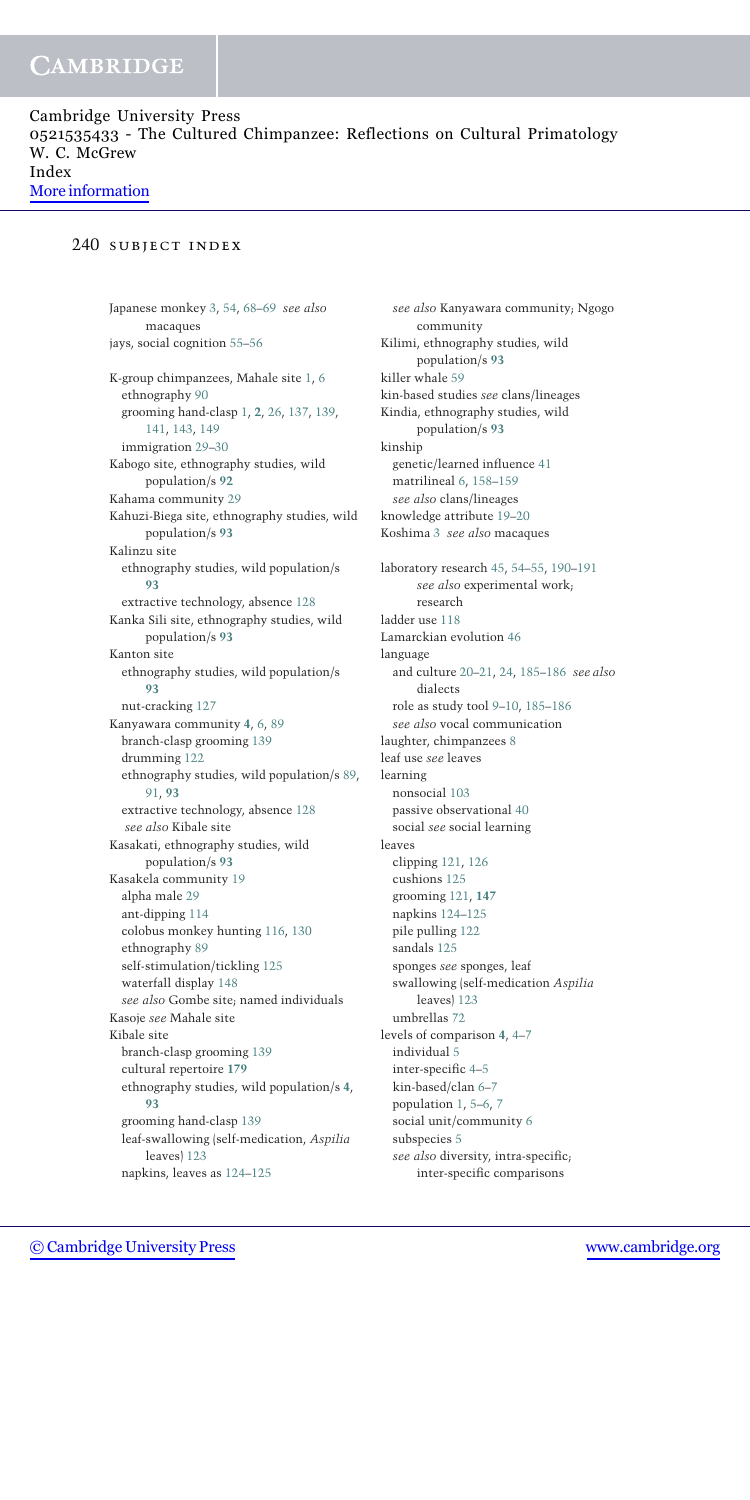Cambridge University Press 0521535433 - The Cultured Chimpanzee: Reflections on Cultural Primatology W. C. McGrew Index [More information](http://www.cambridge.org/0521535433)

#### subject index 241

lies/deceit 9–10, 185–186 *see also* inference life history 29 Liberia 33 ethnography studies captive/released population/s **94** wild population/s **92**, **93** nut-cracking 127 lineages *see* clans/lineages lithic artefacts *see* stone Lomako site 72, 73, 85 long-tailed macaque 67 Lopé site cultural repertoire **179** ethnography studies, wild population/s **93** mandrills 143 nut-cracking, absence 127 lying/deceit 9–10, 185–186 *see also* inference M-group chimpanzees, Mahale site 6 alpha male role 27 ethnography 90 grooming hand-clasp 141, 143, 149 stylised 26, **27**, **28** immigration 29–30 social scratch 136 *for specific individuals see* named individuals macaque monkeys 67–71 ethnographic records 68, 94, 95 evolutionary radiation 67 Japanese 3, 54, 68–69 long-tailed 67 rhesus monkey 67 standardised behaviour patterns 84 stone-stuffing 67 Mahale site 1, 2, 3 alpha males 157 branch-clasp grooming 139 colobus monkey hunting 116 *Crematogaster* ants, harvesting 115 cultural repertoire **179** ethnography studies, wild population/s **4**, 6, 14, 89, 91, **93** fission-fusion organisation 155 grooming hand-clasp 137, 139, **142**, 143, 149 leaf-clipping 121 leaf-swallowing (*Aspilia* leaves) 123 nut-cracking, absence 127

provisioning 97 social control 153 yellow baboons 143 *see also* K-group chimpanzees; M-group chimpanzees; named individuals maladaptive behaviour 188 male behaviour 153 branch-dragging 121 patrolling 154–155 Mali site, ethnography studies, wild population/s **92** mammals, social learning 57–60, 61 *see also* apes; beavers; cetaceans; monkeys; social learning *Man* (Journal of Royal Anthropological Institute of Great Britain and Ireland) 3 mandrills 143 material culture *103–30*, 173–175 *Chimpanzee Material Culture* 107 concrete nature 103 cultural dissemination 124 cultural transmission 119 definition 103 dependency 129–130 diffusion 124 ease of study 105–106, 126 elementary/simple technology 103, 118, 126 failure to observe 126 food remnant analysis 106 generalists 125 human parallels 38–39, 126, 128–130 limits of 128, 129 metatechnology 128, 129 naturefacts 104 negative outcomes 130, 187–189 and nonsocially learned object use 103 object recognition 106 pole ladders 118 raw materials 104–105 shelters *see* nests significance of 125–130 social 120–123 trees, using *see* branches; leaves variation across populations 126–128 *see also* artefacts; culture; drinking technology; faunivory; herbivory; self-maintenance; technology; tools; weapons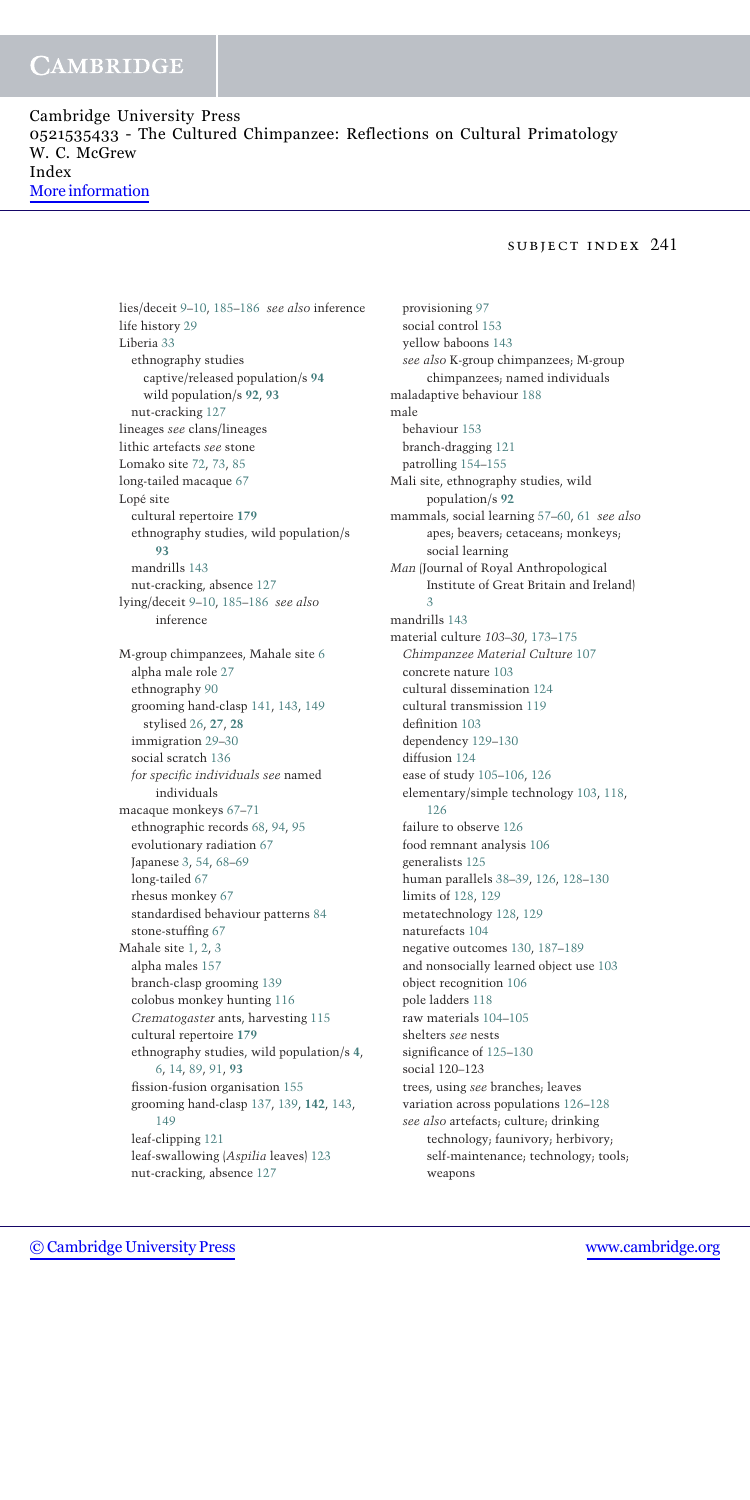#### 242 SUBJECT INDEX

mathematical ability 8 matrilineal kinship 6, 158–159 maze solving, fish 54–55 Mbomo site, ethnography studies, wild population/s **93** Mediterranean octopus 53 memes 47 metatechnology 128, 129 methodology, experimental *see* experimental work; inference; research milk-bottletop removal by tits 60 mind, theory of 43 *see also* intersubjectivity mirror-image recognition 71–72 Mitumba community 19 molecular genetics 192 *see also* experimental work; research monkeys *see* baboons; capuchin monkeys; colobus monkeys; macaques; rhesus monkeys morés 148, 150, 154–156, 164 mothering style 6 motivation, religious 149–151, 156 multidisciplinary approach 50, 181, 191–194 mutual grooming **138** named individuals Brutus 122 Charlie 158 Faben 158 Fanni 6, 19, 41 Figan 157, 158 Fifi 6, 19, 41, 170 Flo 6, 19, 41 Freud **4**, 5, 157, 158 Frodo 7, 157, 158 Fudge 19 Gimble 7, 157 Goblin 157, 158 Goliath 29 Gwekulo 29–30 Hugh 158 Imo (Japanese monkey) 3, 54–55, 63, 68, 70, 80 Kalunde 157, 158 Mike 104, 157 Nsaba 28, 158 Ntologi 27–28, 158 Wilkie 157, 158 Yo 99, 119, 192

Yolo 193 *see also* diversity, intra-specific; individual variation napkins, leaves as 124–125 natural history 33, 87 natural sciences approach 4 *see also* experimental work; research natural selection culture 46, 60 teaching 43–44, 48 vocal communication 133 *see also* evolution nature/nurture debate 41, 170–172 naturefacts 104 *see also* artefacts; raw materials Ndakan site, ethnography studies, wild population/s **93** Ndoki site, ethnography studies, wild population/s **93** nests 107–11 antipathogen hypothesis 108–109 antipredation hypothesis 108 captive animals 110–111 dreaming/cognitive hypothesis 109 ecological constraints 109 function 108 methods of making 108 social influences and learning 110–111 thermoregulation hypothesis 108 variation between populations 109–110 Ngogo community **4**, 6, 89 colobus monkey hunting 130 ethnography studies, wild population/s 89, 91, **93** extractive technology, absence 128 social control 153 social scratch 137 *see also* Kibale site Nigeria, ethnography studies, wild population/s **92** Nimba site ethnography studies, wild population/s **93** nut-cracking 127 nonmaterial culture *see* society non-primates, social learning *see* social learning numeracy 8 nut cracking 5, 118–120, 126, 127 absence 127 behavioural adaptation 30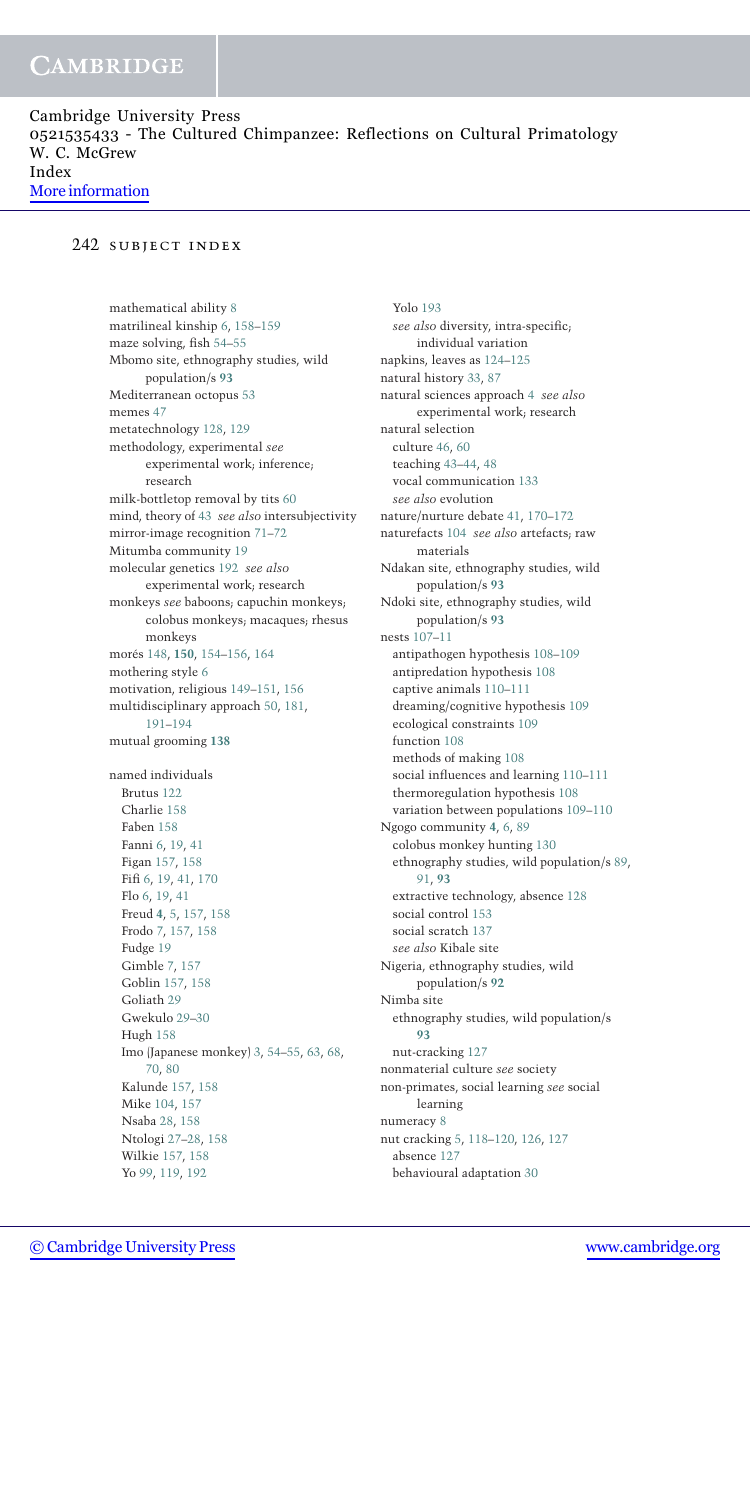Cambridge University Press 0521535433 - The Cultured Chimpanzee: Reflections on Cultural Primatology W. C. McGrew Index [More information](http://www.cambridge.org/0521535433)

#### subject index 243

complementarity to termite fishing 177, 190 *Coula* nuts 119 cultural criterion **18** diffusion/distribution patterns 33, 99, 177 evidence 36–39, 175 experimental observation 45 lateralisation 119, 120 paleoanthropology 35 *Panda* nuts 119, 174 variation across populations 126–127 *see also* material culture object recognition 106 use nonsocially learned 103 stereotyped 103 *see also* artefacts; material culture; raw materials; tools observational criteria 51–52, 99 failure 126 learning 40 *see also* experimental work; research octopus 53 Odzala site, ethnography studies, wild population/s **93** Okorobiko site, ethnography studies, wild population/s **93** Old World apes *see* apes olive baboons 143 optimal foraging theory 101 optimality theory 47–48 orangutans 71, 74, 75 Borneo 74, 75 customs 80 social behaviour patterns 75, 76, 77 standardised behaviour patterns 84 Sumatra (Suaq Balimbing) 75, 76 *see also* primates, non-chimpanzee otters, sea 57 oystercatchers, dietary variation 1 paleoanthropology 35, 106, 191 *see also* anthropology palaeoculture 12–14, 166–167 *Pan. paniscus* **4**

*Pan troglodytes* **4** subspecies *schweinfurthii* 90

subspecies *vellerosus* 90 subspecies *verus* 90, 127 subspecies *troglodytes* 90 *see also* chimpanzees *Panda* nuts, cracking 119, 174 parallels, human/chimpanzee culture *see* inter-specific comparison passerine birds, song learning 3, 55, 56 passive observational learning 40 patrilineality 6 patrolling, male 154–155 persona, chimpanzee *see also* self-recognition 28–29 personality, in fish 54 pestle-pounding **18**, 120, 191, 192, 193 phenotypic variation 3 philopatria 29 philosophy, and non-primate culture 50 phobia, water 159, 160 pine cone stripping 17 play baboon/chimpanzee interaction 144, **145** capuchin monkeys 66, 80, 84, 147 chimpanzees 122, 174–175 pole ladders 118 population analysis, ethnographic data 90 population density, and provisioning 96–97 population level of comparison 1, 5–6, 7 communities within 6, 7 *see also* diversity, intra-specific preservation, chimpanzee 194–196 Primate Information Centre (PIC) 63–64 primates, non-chimpanzee *63–85* anecdotes 77, **78**, 79 collectivity 84 cultural variation 81 culture criteria/debate 70, 81, **82**, **84**, 85 customs 77, 79, 80 data scarcity 35–36, 73, 85 frequency of traits 80 habitual behaviour 80 identity 85 idiosyncrasies 79 local enhancement/cumulative 70–71 ratchet effect hypothesis 70–71 social learning 81 standardised behaviour patterns 84 traditions 81, 82, **83** variable aspect 81 *see also* apes; capuchin monkeys; humans; macaque monkeys; primatology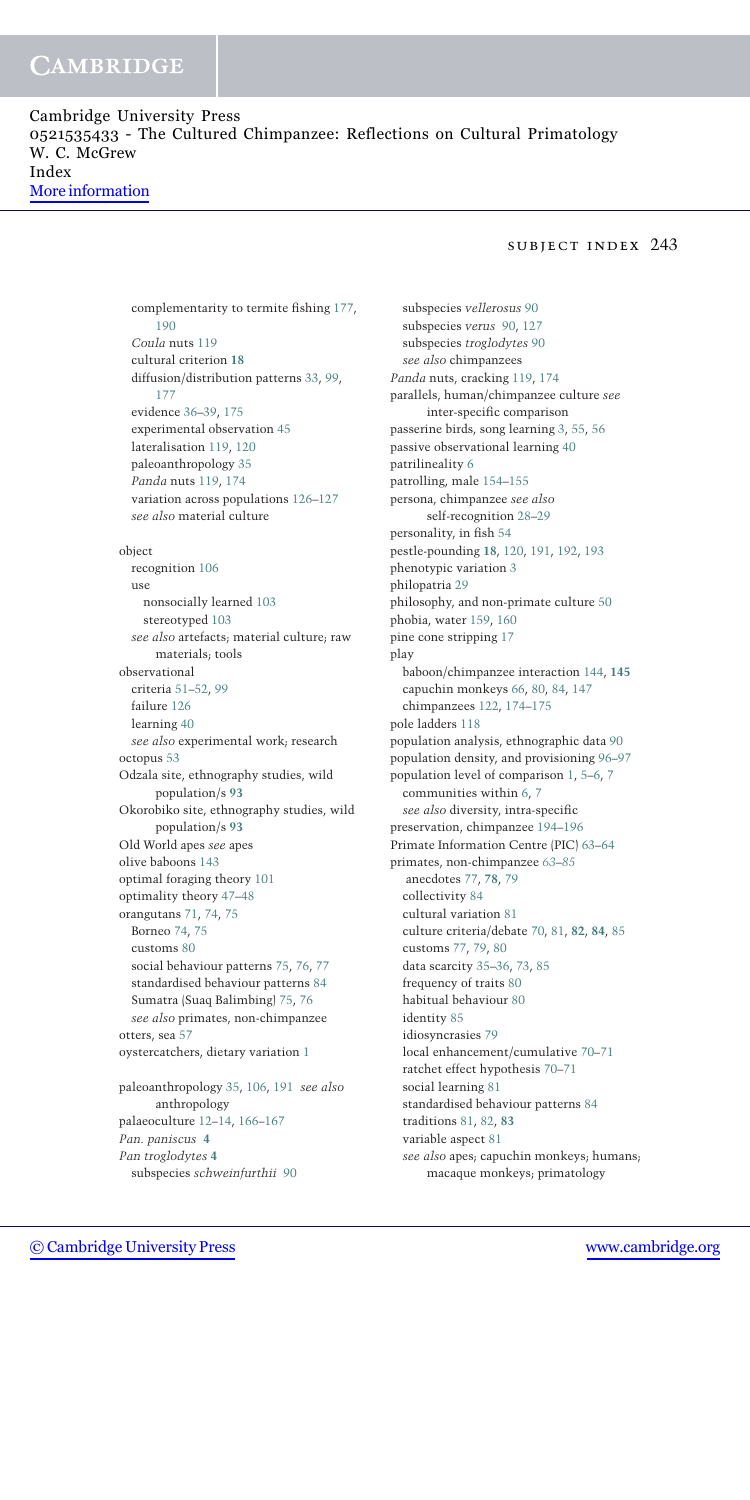#### 244 SUBJECT INDEX

primatocentrism 56 primatology/cultural primatology 1 acceptance 3, 14 acculturation concept 34 anthropological links 33, 34, 36, 181, 191–194 archeological links 36–39 behavioural data scarcity 35–36 enculturation concept 33 and ethnoprimatology 34 experimental methodology 44–45 future of *190–196* inferential methodology 36 lessons from 162–189 levels of data 88 validity 7, 13 probing, investigatory 124 protoculture 3 provisioning 55, 59, 91, 95–98 aggression 96, 97 and cross-species interaction 143, 144 and cultural adaptation/changes 96 disease 97 effects 96, 97 social density 96–97 *see also* habituation psychology 31, 39–45, 49 comparative 70 cross-cultural 39 experimental methodology/approach 44–45, 48 imitation 41–42 nonhuman 39, 45, 70 and non-primate culture 50 social learning 39, 40, 41, 42 teaching 43–45 races, geographical 5 *see also* diversity, intra-specific raiding crops 183, 188 raindance 123, 148, 156 *see also* motivation,

religious; rites/rituals; taboo rank *see* status ratchet effect hypothesis 23, 70–71 rats, black 17, 57 raw materials 104–105 *see also* artefacts; branches; leaves; material culture; object use reciprocal grooming 134

recognition, self 71–72 red colobus monkey *see* colobus monkey reductionism 163, 164, 176 *see also* evidence; experimental work; research regional dialects *see* dialects religious motivation 149–151, 156 *see also* rites/rituals; taboo research archeology 35–36, 180–181 cultural primatology 44–45 ethics 183 ethnography 99–102 ethology 45 experimental *see* experimental work future 190–194 language as study tool 9–10, 185–186 molecular genetics 192 multidisciplinary approach 50, 181, 191–194 reductionist 163, 164, 176 *see also* data; inference rhesus monkeys 67 rites/rituals chimpanzee 148, 149–151, 156–157, 159, 161 raindance 123, 148, 156 rites of passage 156–157 waterfall display 148, 156 *see also* motivation, religious human 11–12 *see also* cultural life; culture; customs; society; taboo roles, behavioural 26–28, 116–117, 148, **150**, 152, 153, 157–159 Rubondo site, ethnography studies, captive/released population/s **94**, 183 Rwanda 91 sacred status, primates 34

sandals, leaves as 125 Sapo site ethnography studies, wild population/s **93** nut-cracking 127 Sassandra-N'Zo river, Ivory Coast 5, 33, 127 scientific investigation, reductionist 163, 164, 176 *see also* evidence; experimental work; research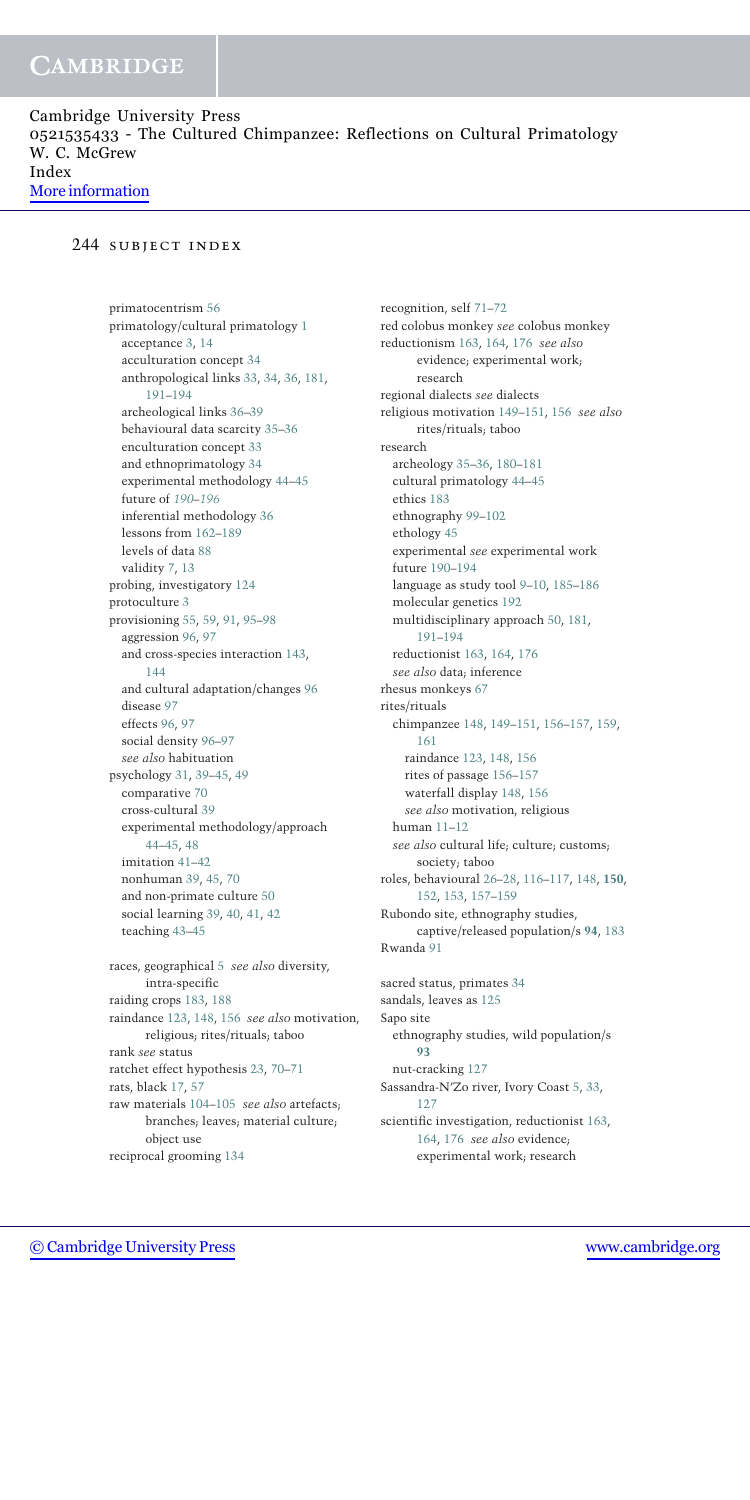Cambridge University Press 0521535433 - The Cultured Chimpanzee: Reflections on Cultural Primatology W. C. McGrew Index [More information](http://www.cambridge.org/0521535433)

#### subject index 245

scratch *see* social scratch scrub jays, social cognition 55–56 sea-bathing, Japanese macaque 68–69 sea otters 57 seals 57–58 selection, cultural *see* evolution; natural selection self-identification 28–29 self-maintenance 123–125 *see also* ectoparasite treatment; grooming; hygiene self-medication, *Aspilia* leaves) 123 self-recognition 71–72 self-stimulation/tickling 125 Semliki site ethnography studies, wild population/s **93** extractive technology, absence 128 Senegal site ethnography studies captive/released population/s **94** wild population/s 91, **92** well-digging 120 Serviformica (social ants) 53 sex *see* gender shaking branches 121 shelters *see* nests Siamese fighting fish 131 Sierra Leone ethnography studies captive/released population/s **94** wild population/s **93** nut-cracking 127 soaking, hot-spring, Japanese macaque 3, 69 social ants 53 social behaviour, orangutan 75–77 social cognition chimpanzees 131 scrub jays 55–56 social control 153 *see also* taboo social customs *see* customs; *see also* traditions social density, and provisioning 96–97 social hunting *see* hunting social identity 29–30 social interactions matrix 43 social learning 39–42 birds 55–57 chimpanzee grooming 135

chimpanzee nests 110–111 and culture 50–53, 54, 62, 183–184 definition 40 experimental evidence 51, 54–55, 57, 60 fish 54–55 innovative 61–62 invertebrates 53 laboratory evidence 54–55 and legs 50 local enhancement/cumulative 70–71 mammals 57–60, 61 mechanisms 41 Mediterranean octopus 53 multi-disciplinary interest 50 non-primates *50–62* one-to-one transmission 61 passive observational 40 primates 81 psychology of 39–42 single aspect 60 social ants 53 and teaching 44 vertebrates 54–61 social material culture 120–123 *see also* material culture; society social-organisation, fission-fusion 58, 155–156, 166 social rank *see* status social sciences approach 3, 4 social scratch **18**, 135–137 and intersubjectivity 136 population variations 137 social traditions *see* traditions social units/groups *see* communities society, chimpanzee *131–161*, 174 collectivity 131, 149, 154 eavesdropping 54, 131, 160 ethnology 132 hygiene 133, 134 intersubjectivity 136 leaf-grooming 121, **147** social cognition 131 variation 135 *see also* cultural life of chimpanzees; culture; customs; grooming; grooming hand-clasp; material culture; nonmaterial culture; rites/rituals; social scratch; taboo; tradition; vocal communication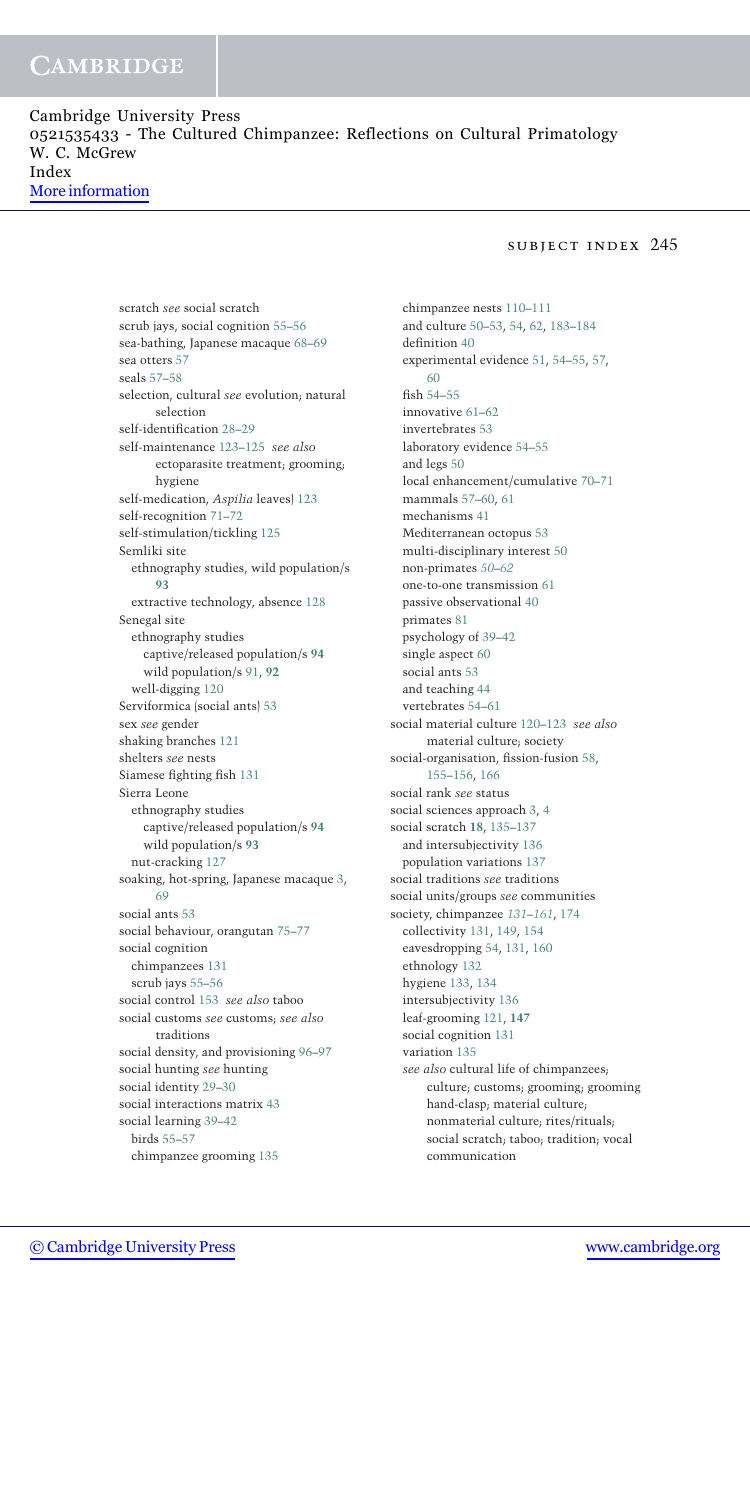#### 246 SUBJECT INDEX

sociobiology of culture 48 socio-cultural anthropology *see* anthropology sociology, and non-primate culture 50 song-learning, passerine birds 3, 55, 56 speciesism 152 species-specific signatures 38–39 sponges, leaf cultural criterion **18** experimental observation 45 modifying 129 universal use 120 standardised behaviour patterns 84 standardisation criterion 18 status 116–117, 141, 148, **150**, 152, 153, 157–159 stone artefacts 105, 180 flaked stone technology 37, 38 handling, macaques 69–70 stuffing, macaques 67 *Strychnos* spp., fruit smashing 117–118, 191 style variations 6, 158 styalisation 25–26, **27**, **28** subsistence, definition 111 *see also* drinking technology; faunivory; herbivory subspecies ethnographical analysis 89 level of comparison 5, 7 *see also* diversity, intra-specific; inter-specific comparisons populations within 1, 5–6, 7 sucking bodyparts, capuchin monkeys 66 Sudan 91 Sumatra (Suaq Balimbing) 75, 76 superstition *see* rites/rituals; taboo; *see also* motivation, religious surface water phobia 159, 160 sweet-potato washing 3, 68, 70, 80 Japanese monkey 54–55, 63 ratcheting 23–24, 70–71 symbol use 20–21, 126 taboo 148, **150**, 159–160, 164 food 34, 101–102 human 11 supernatural agency 159

*see also* cultural life; culture; customs; society Tacugama site, ethnography studies, captive/released population/s **94** Taï region collaborative hunting 116–117, 157 cultural repertoire **179** drumming 122 ectoparasite treatment 125 ethnography studies, wild population/s 6, 89, **93** grooming hand-clasp 139 nut-cracking 119, 120, 126, 174 Tanzania, ethnography studies captive/released population/s **94** wild population/s 91, **92**, **93** teaching 43–45 anecdotal evidence 175 cetaceans 59 and culture 44, 166, 186–187 defining 43 natural selection of 43–44, 48 nonhuman 44, 59 and social learning 44 and theory of mind 43 /training distinction 43 *see also* transmission of culture technology birds 56 distribution 33 elementary/simple 103, 118, 126 extractive technology, absence 128 flaked stone technology 37, 38 metatechnology 128, 129 similarity of chimps/humans 38–39 *see also* artefacts; drinking technology; material culture; tools; weapons temperature regulation 3, 108 Tenkere site ethnography studies, wild population/s **93** sandals/cushions, using leaves as 125 termite fishing 111, **112**, **113** complementarity to nut-cracking 177, 190 cultural criterion 18, 19 distribution patterns 33, 177 history 35 *see also* ant dipping/fishing theory of mind 43 *see also* intersubjectivity

surface water phobia 159, 160 violation 151–152, 159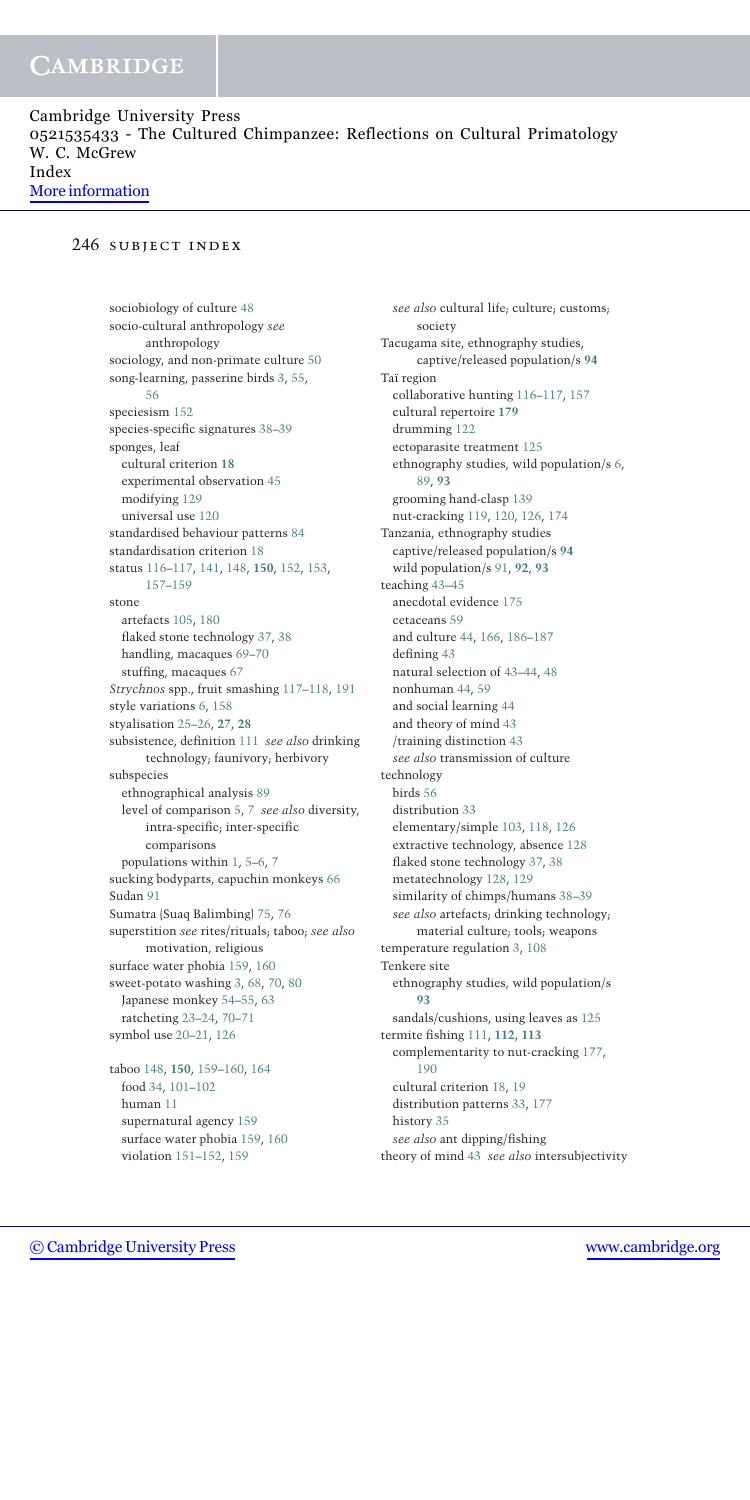Cambridge University Press 0521535433 - The Cultured Chimpanzee: Reflections on Cultural Primatology W. C. McGrew Index [More information](http://www.cambridge.org/0521535433)

#### subject index 247

thermoregulation hypothesis 108 techniques, monkeys 3 three corners area 33 Liberia Guinea Ivory Coast throwing 120, 121 tickling 125 tits, bottletop removal 60 Tiwai site ethnography studies, wild population/s **93** nut-cracking 127 tool use 3 birds 56–57 bottlenose dolphins 58 capuchin monkeys 65 chimpanzee 91, 94 (collectivity, absence 174) nonsocially learned 103 stereotyped 103 woodpecker finch, prising tools 103–104 *see also* artefacts; material culture; technology; weapons toolkits/toolsets 125, 126 tourism 195 toys 174–175 *see also* play tradition 19, 22–23, 98–99 capuchin monkeys 66 criteria 19, 22–23, 82, **83**, 185 cross-species (baboon/chimp) 143–147, **145** and culture 23, 40, 163, 184–185 defining 23, 98 ethnography 98–99 primates other than chimpanzees 81, 82, **83** *see also* cultural life of chimpanzees; culture; customs; rites/rituals; society; taboo; traditions training 43 *see also* teaching transmission of culture 170, 186 hand-clasp grooming 45, 98 herbivory 119 information channels 165 one-to-one 61 traditional 99 vertical 165 within generations/horizontal 23, 99 *see also* teaching trees, using *see* branches; leaves

Ugalla region, ethnography studies, wild population/s 89, **93** Uganda ethnography studies, wild population/s 91, **92**, **93** extractive technology, absence 128 well-digging 120 umbrellas, leaf 72 uniqueness belief, human *see* humans units/social units/groups *see* communities universal behaviour patterns branch-clasp grooming 124, 139, **140** branch-dragging 121 drumming 22 grooming 135 human 8 investigatory probing 124 leaf sponge 120 nest building 22 shaking branches 121 variation 22 *see also* diversity, intra-specific

'two action' experiments 42 *see also* experimental work; research

```
universalism 162, 166–168
```
variation, between-group *see* diversity, intra-specific verbal communication *see* language vertebrates, social learning 54–61 *see also* birds; fish; mammals violation 151–152, 159 vocal communication bonobos 133 cetaceans 58 chimpanzees 132–133 social influences 133

Wamba site 72, 73 waggle dance (honey bees) 53 wasps, parasitoid, object use 103 water, obtaining *see* drinking technology; sponges; wells; *see also* water phobia waterfall display 148, 156 *see also* motivation, religious; rites/rituals; taboo 'the way we do things' 15, 24–25, 30, 84, 85 *see also* definitions